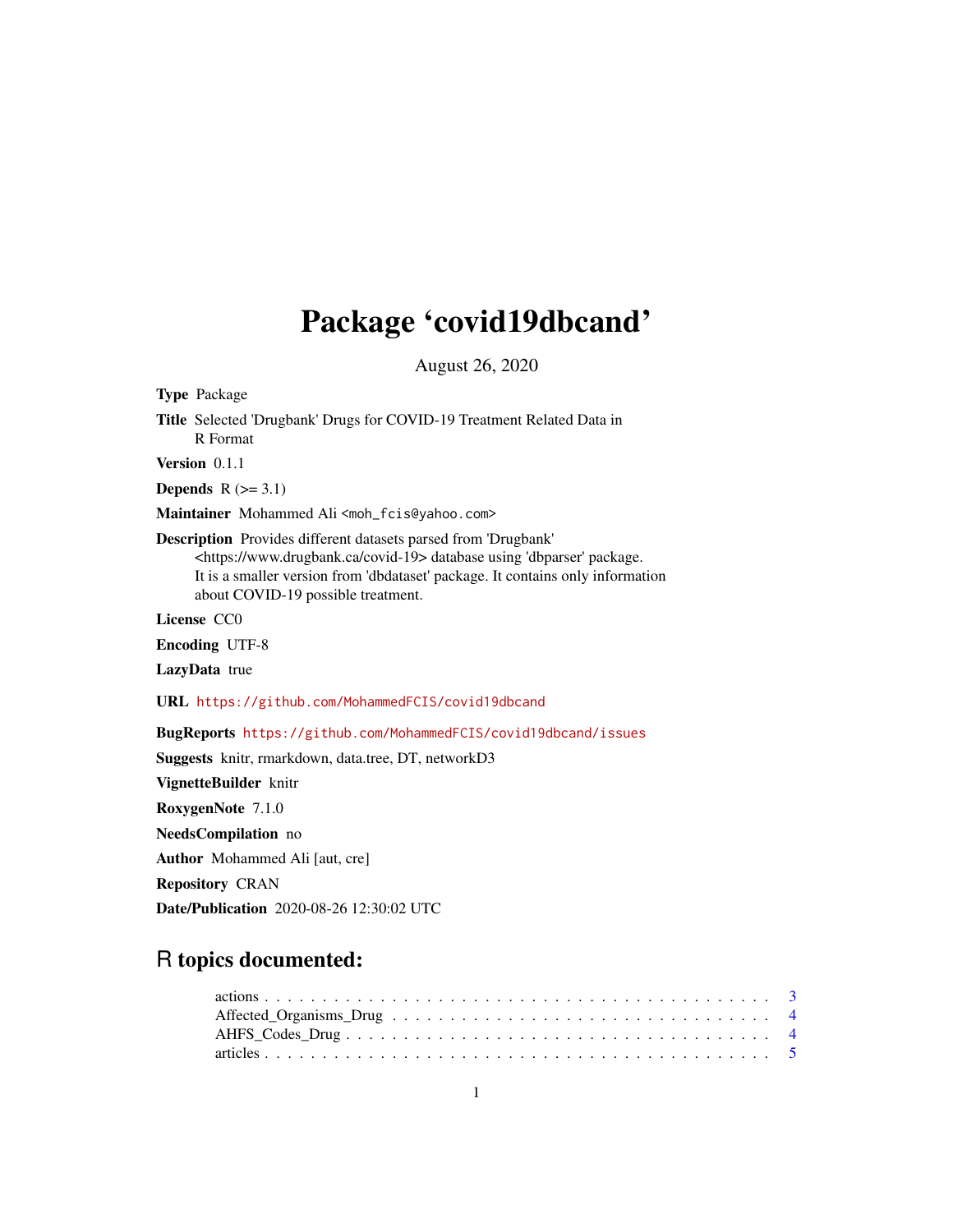|                                                                                                                  | 6              |
|------------------------------------------------------------------------------------------------------------------|----------------|
|                                                                                                                  | 6              |
|                                                                                                                  | $\overline{7}$ |
|                                                                                                                  | 8              |
|                                                                                                                  | 10             |
|                                                                                                                  | 10             |
|                                                                                                                  | 11             |
|                                                                                                                  | 12             |
|                                                                                                                  | 13             |
|                                                                                                                  | 13             |
|                                                                                                                  | 14             |
|                                                                                                                  | 15             |
|                                                                                                                  | 15             |
|                                                                                                                  | 16             |
|                                                                                                                  | 17             |
|                                                                                                                  | 17             |
|                                                                                                                  | 19             |
|                                                                                                                  | 20             |
|                                                                                                                  | 21             |
|                                                                                                                  |                |
|                                                                                                                  | 22             |
|                                                                                                                  | 23             |
|                                                                                                                  | 24             |
|                                                                                                                  | 25             |
|                                                                                                                  | 25             |
|                                                                                                                  | 26             |
|                                                                                                                  | 27             |
|                                                                                                                  |                |
|                                                                                                                  | 28             |
|                                                                                                                  | 29             |
|                                                                                                                  |                |
|                                                                                                                  |                |
|                                                                                                                  |                |
| $Products\_Drug \dots \dots \dots \dots \dots \dots \dots \dots \dots \dots \dots \dots \dots \dots \dots \dots$ | 33             |
|                                                                                                                  | 34             |
| Salts_Drug                                                                                                       | 35             |
|                                                                                                                  | 36             |
|                                                                                                                  | 36             |
|                                                                                                                  | 37             |
|                                                                                                                  | 38             |
|                                                                                                                  |                |

**Index**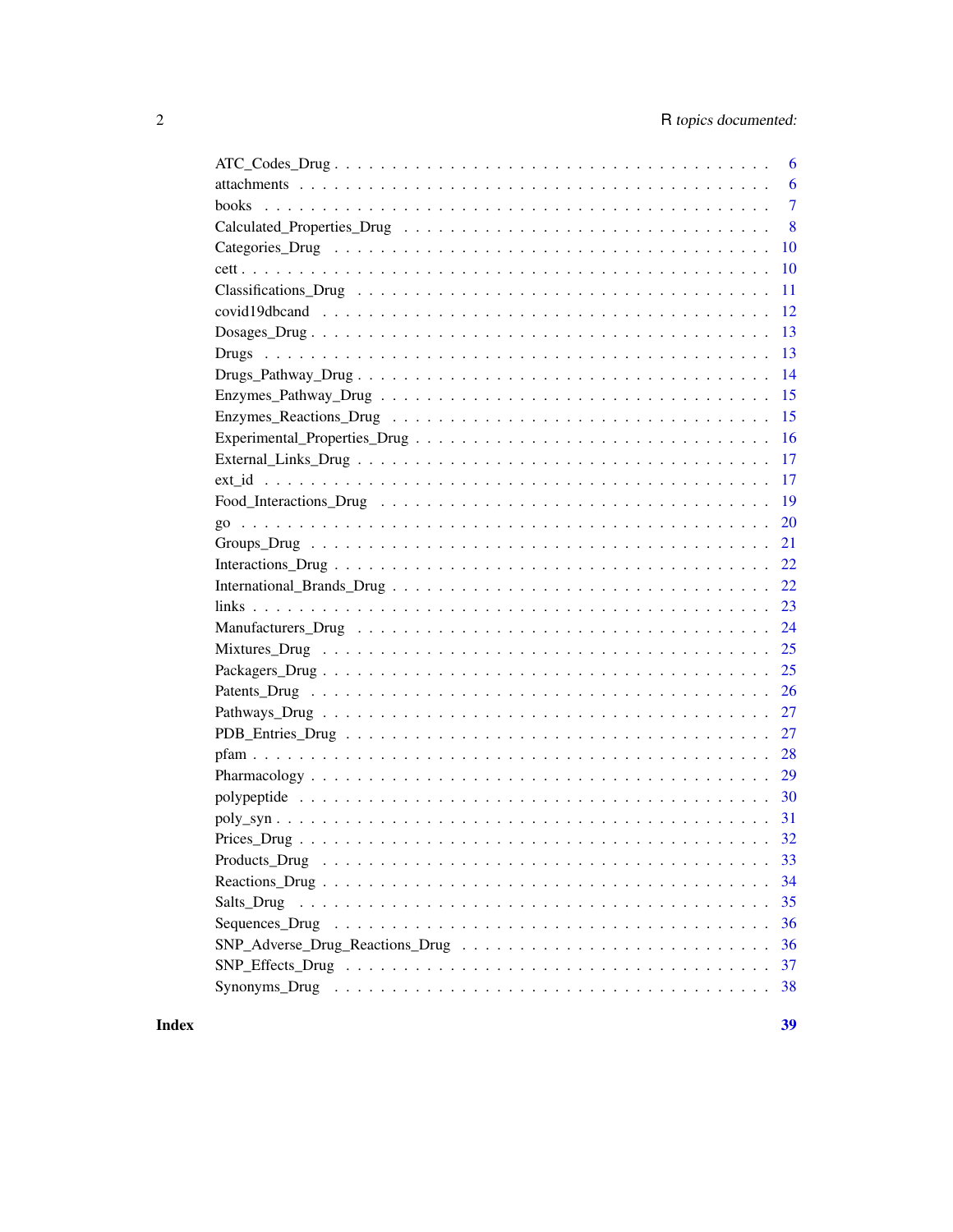<span id="page-2-0"></span>

A collection of actions related to drugs carriers

#### Usage

Actions\_Carrier\_Drug

Actions\_Enzyme\_Drug

Actions\_Target\_Drug

Actions\_Transporter\_Drug

# Format

a tibble with 2 variables:

text describe related action

*parent\_id* drug/ carrier/ target/ enzyme/ transporter id

An object of class spec\_tbl\_df (inherits from tbl\_df, tbl, data.frame) with 15 rows and 2 columns.

An object of class spec\_tbl\_df (inherits from tbl\_df, tbl, data.frame) with 90 rows and 2 columns.

An object of class spec\_tbl\_df (inherits from tbl\_df, tbl, data.frame) with 136 rows and 2 columns.

An object of class spec\_tbl\_df (inherits from tbl\_df, tbl, data.frame) with 55 rows and 2 columns.

# Source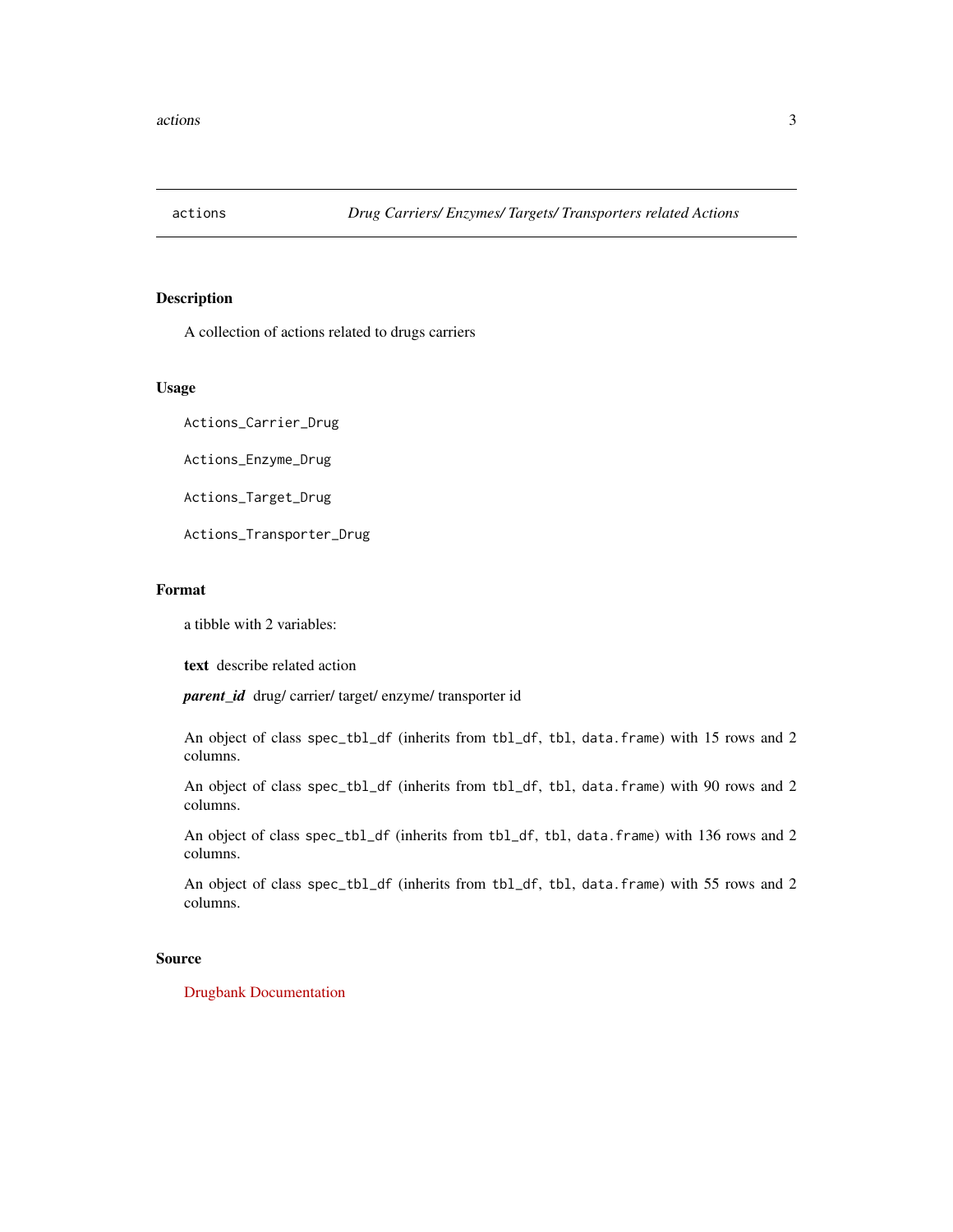<span id="page-3-0"></span>Affected\_Organisms\_Drug

*Drug related Affected Organisms*

# Description

A list of organisms in which the drug may display activity; activity may depend on local susceptibility patterns and resistance.

# Usage

Affected\_Organisms\_Drug

# Format

a tibble with 2 variables:

text affected organism description parent\_id drugbank id

#### Source

[Drugbank Documentation](https://docs.drugbankplus.com/xml/)

AHFS\_Codes\_Drug *The American Hospital Formulary Service (AHFS) identifier for Drugs*

# Description

A list of the American Hospital Formulary Service (AHFS) identifier for drugs

# Usage

AHFS\_Codes\_Drug

#### Format

a tibble with 2 variables:

text ahfs code

parent\_id drugbank id

# Source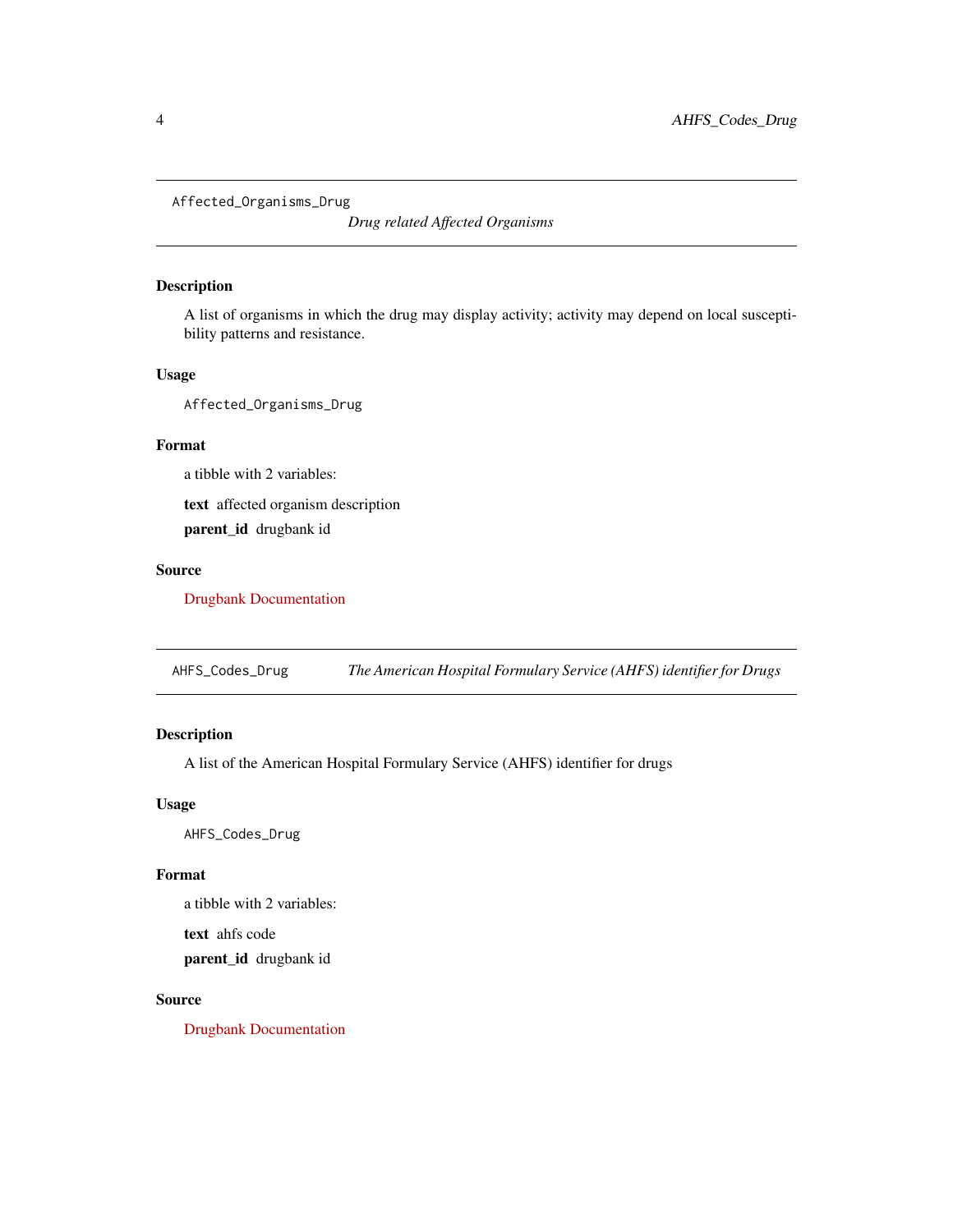<span id="page-4-0"></span>

A list of articles that were used as references for drugs carriers

#### Usage

Articles\_Carrier\_Drug

Articles\_Drug

Articles\_Enzyme\_Drug

Articles\_Target\_Drug

Articles\_Transporter\_Drug

#### Format

a tibble with 4 variables:

ref-id Identifier for the article being referenced. This is unique across all reference types (books, links, article).

pubmed-id The PubMed identifier for the article.

citation Article citation in a standard format.

*parent\_id* drug/carrier/target/enzyme/transporter id

An object of class spec\_tbl\_df (inherits from tbl\_df, tbl, data.frame) with 410 rows and 4 columns.

An object of class spec\_tbl\_df (inherits from tbl\_df, tbl, data.frame) with 238 rows and 4 columns.

An object of class spec\_tbl\_df (inherits from tbl\_df, tbl, data.frame) with 4003 rows and 4 columns.

An object of class spec\_tbl\_df (inherits from tbl\_df, tbl, data.frame) with 1404 rows and 4 columns.

An object of class spec\_tbl\_df (inherits from tbl\_df, tbl, data.frame) with 1312 rows and 4 columns.

#### Source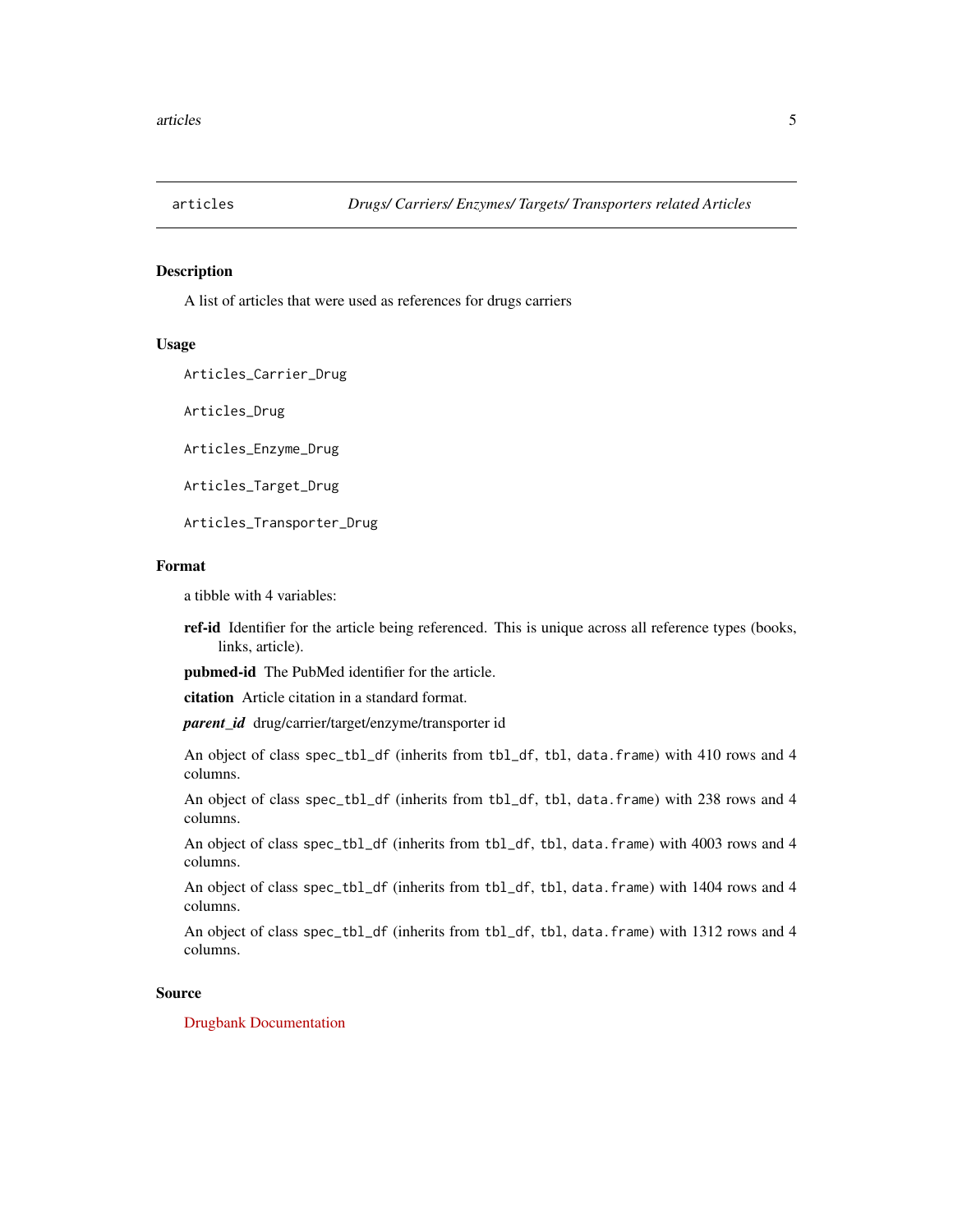<span id="page-5-0"></span>The Anatomical Therapeutic Classification (ATC) code for the drug assigned by the [World Health](https://www.who.int/classifications/atcddd/en/) [Organization Anatomical Chemical Classification System.](https://www.who.int/classifications/atcddd/en/)

#### Usage

ATC\_Codes\_Drug

#### Format

a tibble with 4 variables:

atc\_code drug related atc code

level\_n atc-code related level\_n

code\_n atc-code and level\_n related code\_n

drugbank-id drugbank id

#### Details

Each drug may have one or more atc-code.

Each atc-code has one or more level.

The atc-code and level elements each have a code which specifies the code assigned by [World](https://www.who.int/classifications/atcddd/en/) [Health Organization Anatomical Chemical Classification System.](https://www.who.int/classifications/atcddd/en/)

#### Source

[Drugbank Documentation](https://docs.drugbankplus.com/xml/)

attachments *Drugs/ Carriers/ Enzymes/ Targets/ Transporters Attachments*

#### Description

Return a list of attachment that were used as references for drugs or CETT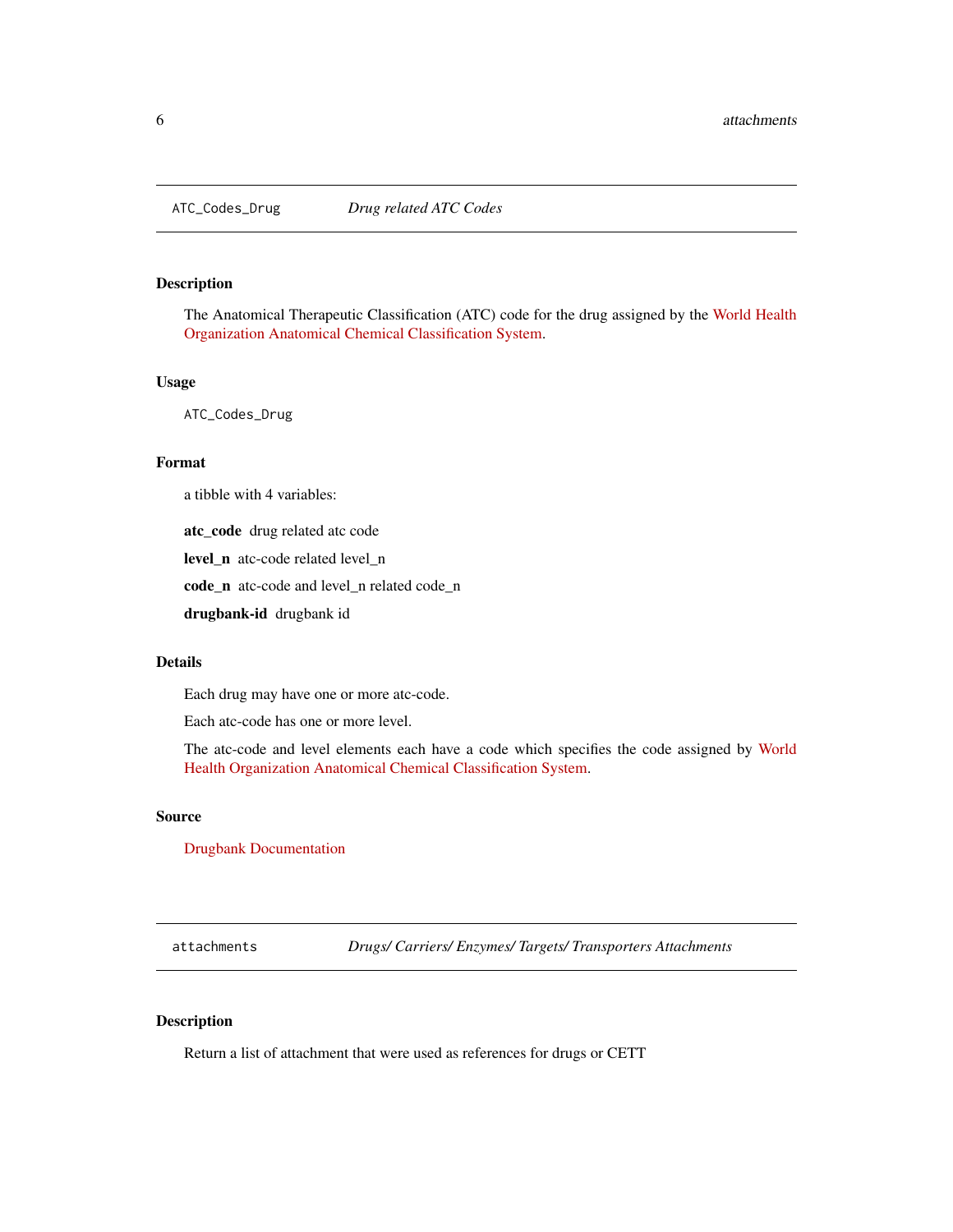#### <span id="page-6-0"></span>books 7

#### Usage

Attachments

Attachments\_Enzymes

Attachments\_Carriers

Attachments\_Targets

Attachments\_Transporters

## Format

An object of class spec\_tbl\_df (inherits from tbl\_df, tbl, data.frame) with 3 rows and 4 columns.

An object of class tbl\_df (inherits from tbl, data.frame) with 388 rows and 4 columns.

An object of class spec\_tbl\_df (inherits from tbl\_df, tbl, data.frame) with 6 rows and 4 columns.

An object of class spec\_tbl\_df (inherits from tbl\_df, tbl, data.frame) with 11 rows and 4 columns.

An object of class spec\_tbl\_df (inherits from tbl\_df, tbl, data.frame) with 37 rows and 4 columns.

#### Value

a tibble with 4 variables:

ref-id Identifier for the article being referenced. This is unique across all reference types (books, links, article, attachments).

title The title of the attachment.

url The url to download the attachment from.

*parent\_id* drug/carrier/target/enzyme/transporter id

#### Source

[Drugbank Documentation](https://docs.drugbankplus.com/xml/)

books *Drugs/ Carriers/ Enzymes/ Targets/ Transporters related Books*

#### Description

A list of text books that were used as references for drugs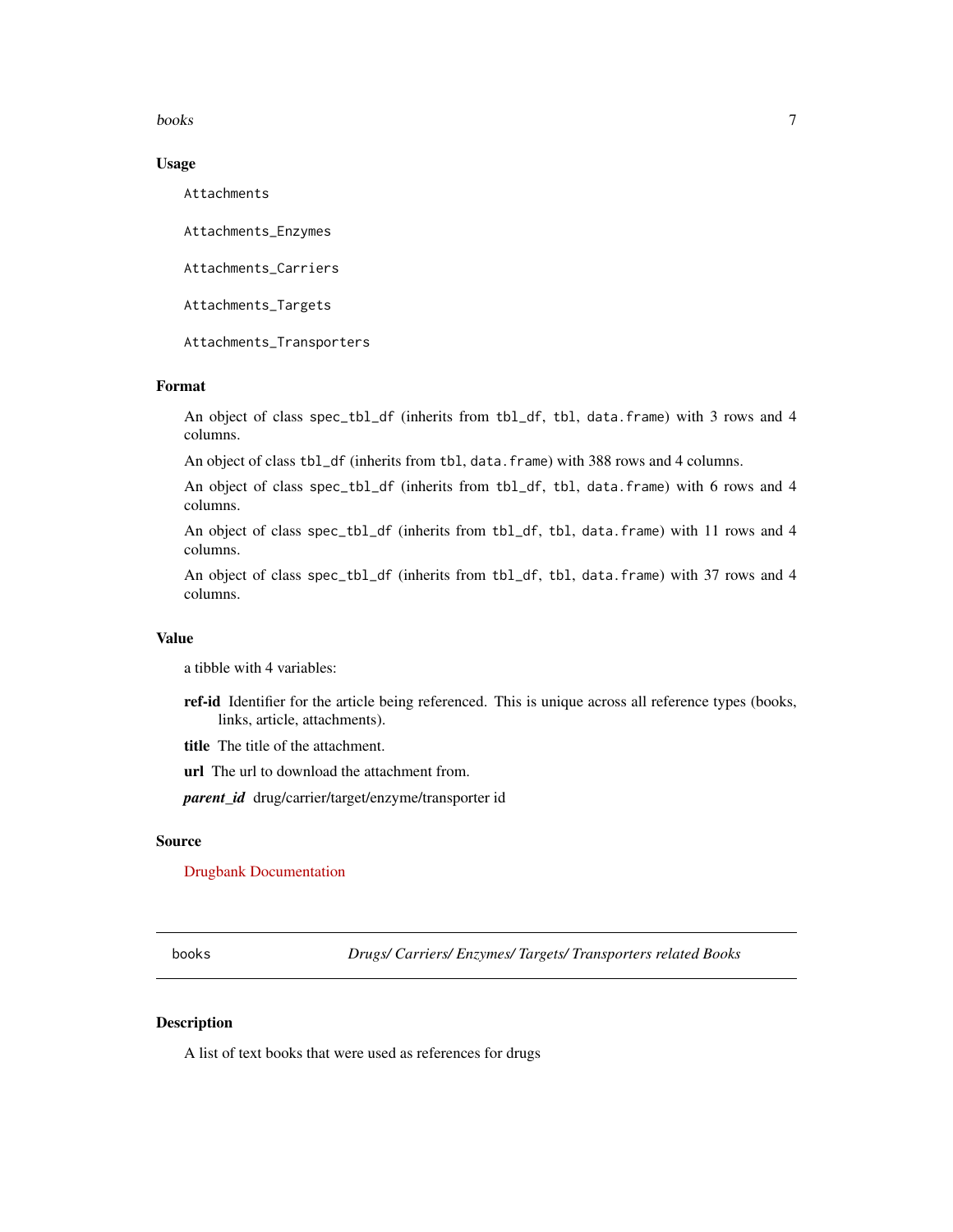#### <span id="page-7-0"></span>Usage

Books\_Drug

Textbooks\_Carrier\_Drug

Textbooks\_Enzyme\_Drug

Textbooks\_Target\_Drug

Textbooks\_Transporter\_Drug

# Format

a tibble with 4 variables:

ref-id Identifier for the article being referenced. This is unique across all reference types (books, links, article).

isbn ISBN identifying the textbook.

citation A Textbook citation in a standard format.

*parent id* drug/ carrier/ target/ enzyme/ transporter id

An object of class spec\_tbl\_df (inherits from tbl\_df, tbl, data.frame) with 1 rows and 4 columns.

An object of class spec\_tbl\_df (inherits from tbl\_df, tbl, data.frame) with 8 rows and 4 columns.

An object of class spec\_tbl\_df (inherits from tbl\_df, tbl, data.frame) with 62 rows and 4 columns.

An object of class spec\_tbl\_df (inherits from tbl\_df, tbl, data.frame) with 11 rows and 4 columns.

An object of class spec\_tbl\_df (inherits from tbl\_df, tbl, data.frame) with 4 rows and 4 columns.

#### Source

[Drugbank Documentation](https://docs.drugbankplus.com/xml/)

Calculated\_Properties\_Drug

*Drug Calculated Properties*

#### Description

Drug properties that have been predicted by ChemAxon or [ALOGPS](http://www.vcclab.org/lab/alogps/) based on the imputed chemical structure. Associated links below will redirect to descriptions of the specific term.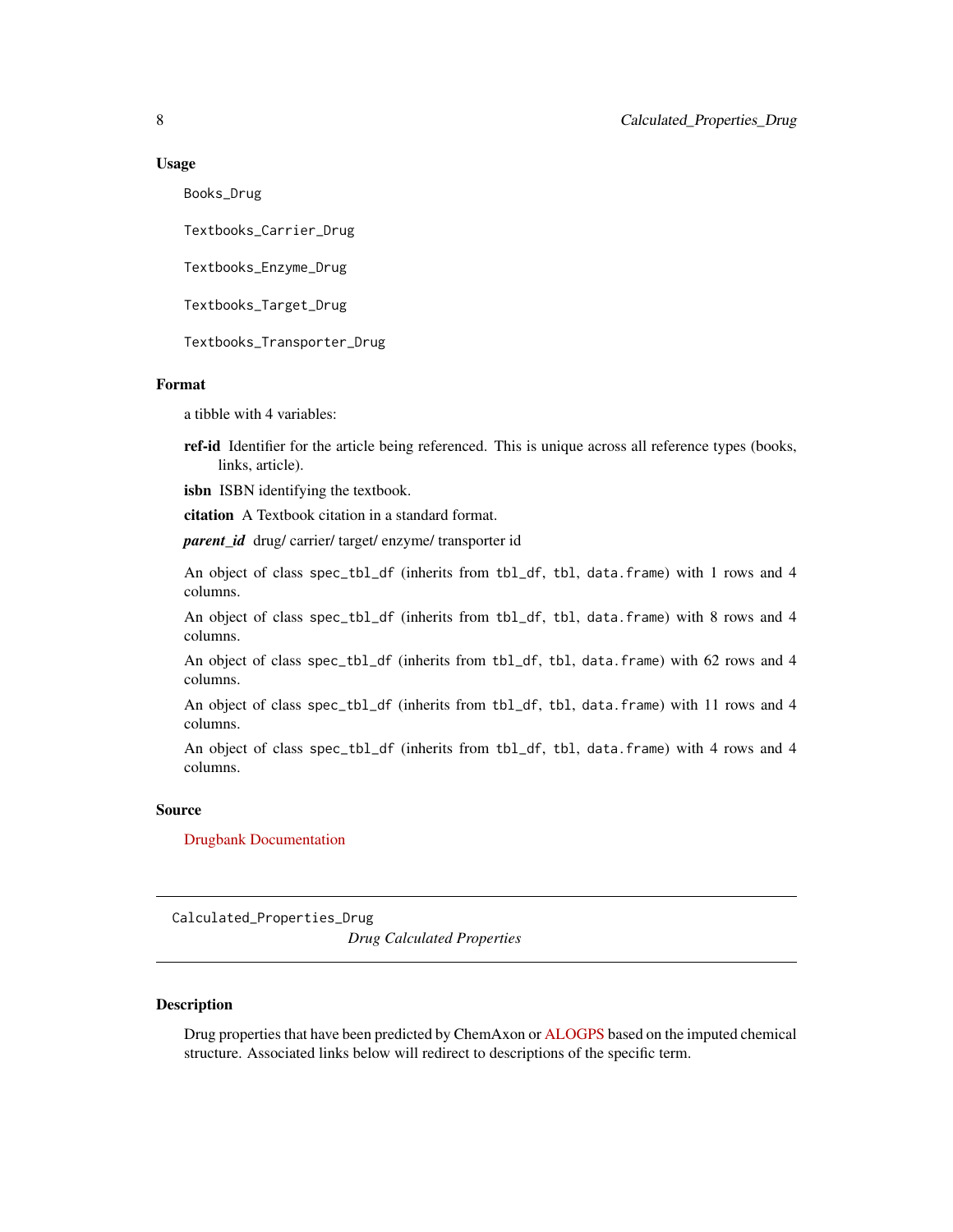# Usage

Calculated\_Properties\_Drug

#### Format

a tibble with 3 variables:

kind Name of the property

value Predicted physicochemical properties; obtained by the use of prediction software such as ALGOPS and ChemAxon

source Name of the software used to calculate this property, either ChemAxon or ALOGPS

parent\_key drugbank id

# Details

Each drug may have one or more calculated property.

The following calculated properties are provided:

| Property                      | <b>Description</b>                                                                                    |
|-------------------------------|-------------------------------------------------------------------------------------------------------|
| logP                          | The predicted partition coefficient (LogP) based on the ratio of solubility of the molecule in 1-oct  |
| log S                         | The predicted solubility (LogS) of the molecule; predicted by ALOGPS.                                 |
| <b>IUPAC</b> Name             | The predicted International Union of Pure and Applied Chemistry (IUPAC) nomenclature for the          |
| <b>Traditional IUPAC Name</b> | The non-systematic (or common) name for the molecule, which is not recognized by any formal r         |
| Molecular Weight              | The predicted ratio of the average mass of one molecule of an element or compound to one twelft       |
| Monoisotopic Weight           | The predicted mass of the most abundant isotope of the drug; calculated by ChemAxon.                  |
| <b>SMILES</b>                 | The simplified molecular-input line-entry system (SMILES) is a line notation used for describing      |
| InChI                         | A prediction of the IUPAC International Chemical Identifier (InChI); imported by ChemAxon.            |
| InChIKey                      | The condensed digital representation of the IUPAC International Chemical Identifier (InChI); imp      |
| Polar Surface Area (PSA)      | A descriptor, based on the polarized atoms of the molecule, that allows estimation of transport pro   |
| Refractivity                  | The predicted molar refractivity of the molecule, which is strongly related to the volume of the m    |
| Polarizability                | The predicted relative tendency of the electron cloud (charge distribution) of the molecule to be d   |
| Rotatable Bond Count          | The predicted number of rotatable bonds in the molecule; predicted by ChemAxon. Unsaturated b         |
| H Bond Acceptor Count         | A calculation of the sum of the hydrogen bond acceptor atoms. An acceptor atom always has a lo        |
| H Bond Donor Count            | A calculation of the sum of the atoms in the molecule which have hydrogen bond donor property.        |
| pKa (strongest acidic)        | The strongest acidic pka value of the molecule; predicted by ChemAxon.                                |
| pKa (strongest basic)         | The strongest basic pka value of the molecule; predicted by ChemAxon.                                 |
| Physiological Charge          | Charge of the molecule at physiological pH; predicted by ChemAxon.                                    |
| Number of Rings               | A calculation of the number of rings in the molecule; predicted by ChemAxon.                          |
| Bioavailability               | Fraction of administered dose that is predicted to reach the systemic circulation; predicted by Che   |
| Rule of Five                  | A reflection of the absorption or permeation of a molecule; considered "yes" when the molecular       |
| Ghose Filter                  | A filter that defines drug-likeness constraints as follows: calculated log P is between -0.4 and 5.6, |
| <b>MDDR-Like Rule</b>         | Indicates compliance of drug-like characteristics based on number of rings, rigid bonds and rotata    |
|                               |                                                                                                       |

## Source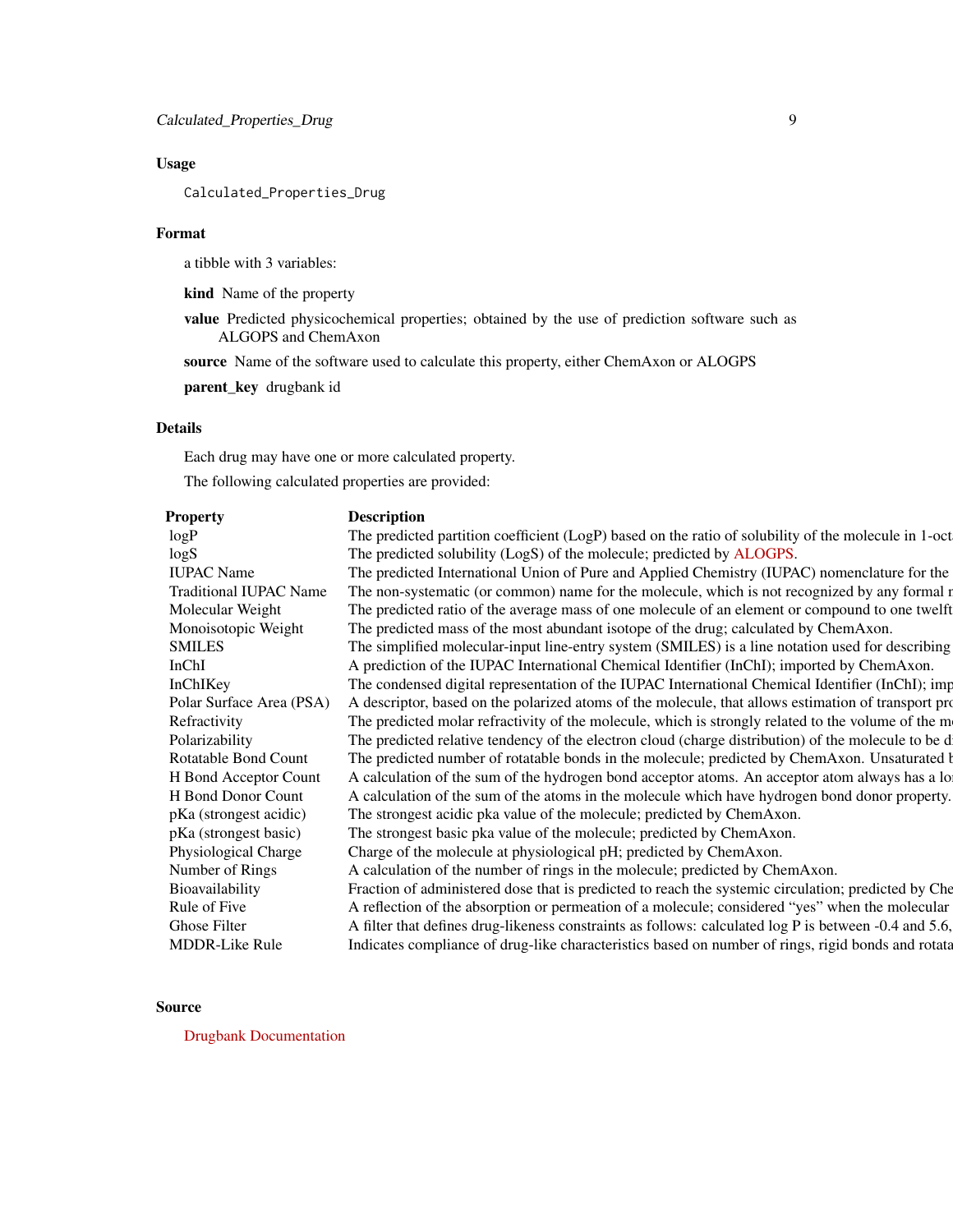<span id="page-9-0"></span>

Each drug may have one or more category.

# Usage

Categories\_Drug

# Format

a tibble with 3 variables:

category Category name

mesh-id The Medical Subjects Headings (MeSH) identifier for the category.

parent\_id drugbank id

# Source

[Drugbank Documentation](https://docs.drugbankplus.com/xml/)

cett *Carriers/ Enzymes/ Targets/ Transporters*

# Description

Protein targets of drug action, enzymes that are inhibited/induced or involved in metabolism, and carrier or transporter proteins involved in movement of the drug across biological membranes.

#### Usage

Carriers\_Drug

Enzymes\_Drug

Targets\_Drug

Transporters\_Drug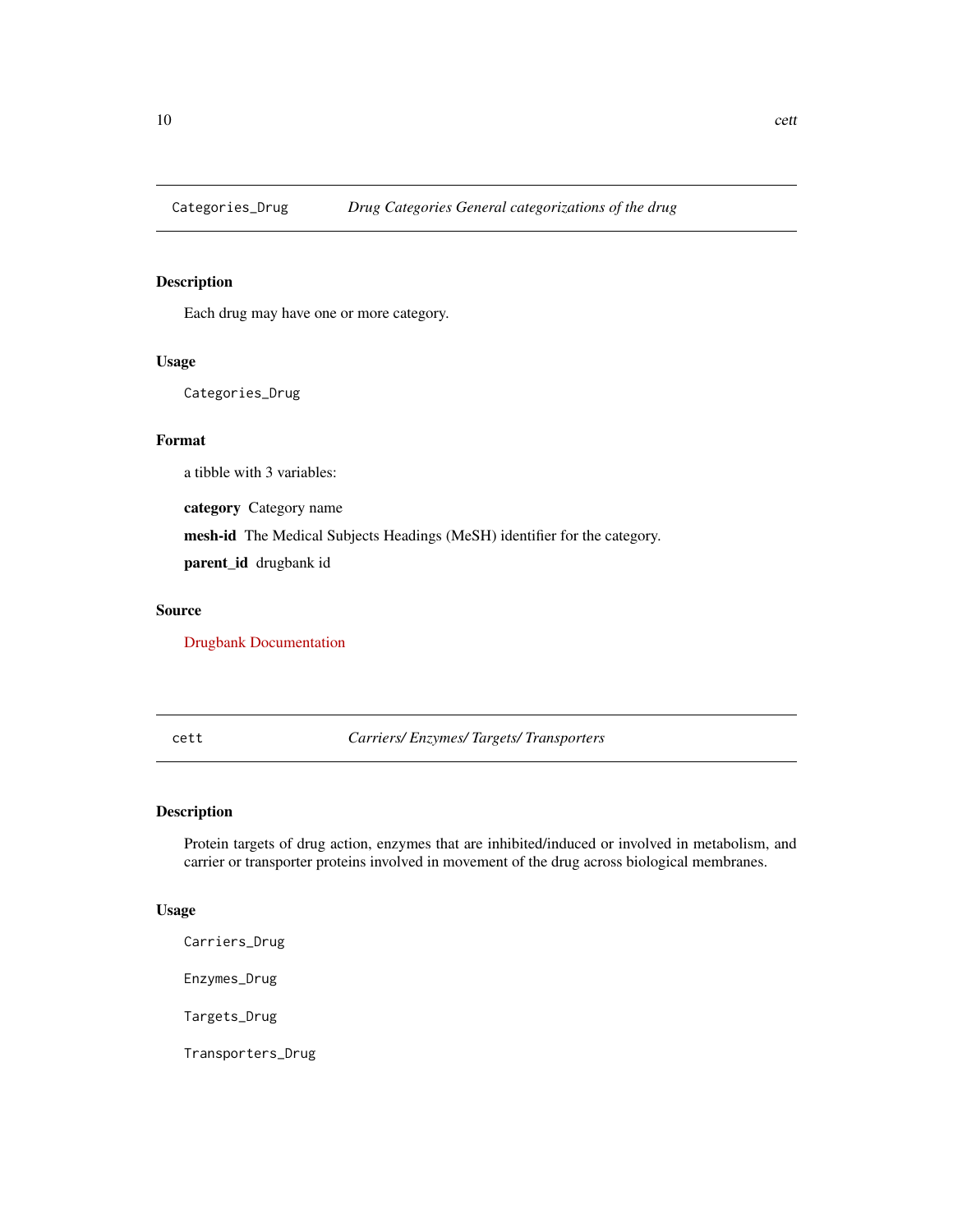# <span id="page-10-0"></span>Format

a tibble with 6 variables:

id Identifier for the record

name related name

organism Organism that the protein comes from.

known\_action Whether the pharmacological action of the drug is due to this target interaction.

position related position

parent\_id drugbank id

An object of class spec\_tbl\_df (inherits from tbl\_df, tbl, data.frame) with 15 rows and 6 columns.

An object of class spec\_tbl\_df (inherits from tbl\_df, tbl, data.frame) with 90 rows and 8 columns.

An object of class spec\_tbl\_df (inherits from tbl\_df, tbl, data.frame) with 59 rows and 6 columns.

An object of class spec\_tbl\_df (inherits from tbl\_df, tbl, data.frame) with 49 rows and 6 columns.

# **Details**

Each of targets, enzymes, carriers and transporters contain one or more child elements tibbles

### Source

[Drugbank Documentation](https://docs.drugbankplus.com/xml/)

Classifications\_Drug *Drug Classification*

## Description

A description of the hierarchical chemical classification of the drug; imported from [ClassyFire.](http://classyfire.wishartlab.com/)

#### Usage

Classifications\_Drug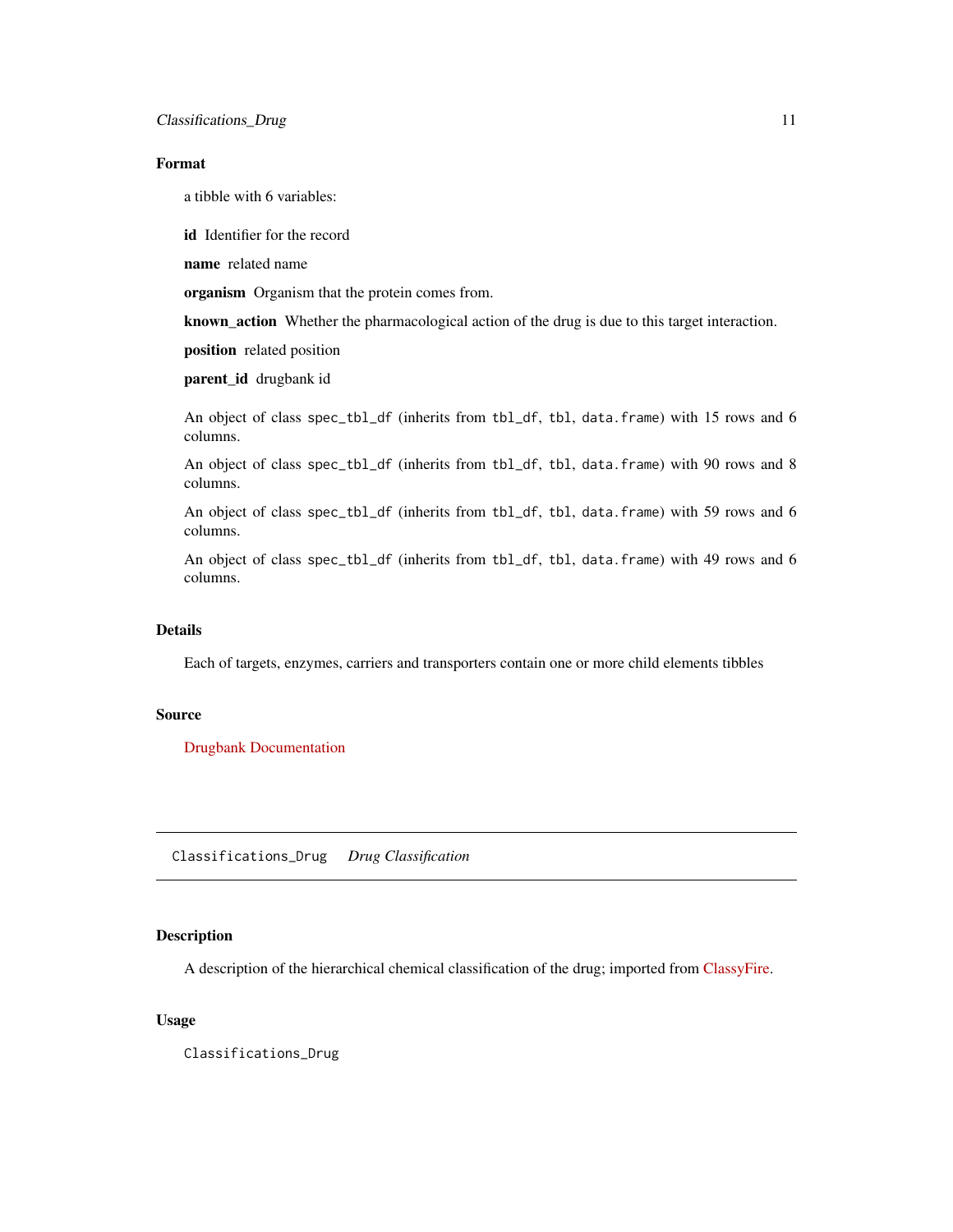# Format

a tibble with 9 variables:

description direct\_parent kingdom superclass class subclass alternative\_parents One or more alternative parents substituents One or more substituents drugbank\_id drugbank id

# Source

[Drugbank Documentation](https://docs.drugbankplus.com/xml/)

| covid19dbcand | covid19dbcand: A data package that contains different datasets ex- |
|---------------|--------------------------------------------------------------------|
|               | <i>tracted from</i> <b>DrugBank</b> xml database.                  |

# Description

The datasets in 'covid19dbcand' is related to [DrugBank](https://www.drugbank.ca/covid-19#drugs) selected drugs for covid-19

# Details

The package is a smaller version from [dbdataset package](https://github.com/MohammedFCIS/dbdataset).

It is extracted using [dbparser](https://docs.ropensci.org/dbparser/)

For more information kindly check the reference/index (https://mohammedfcis.github.io/covid19dbcand/reference/index.htm

<span id="page-11-0"></span>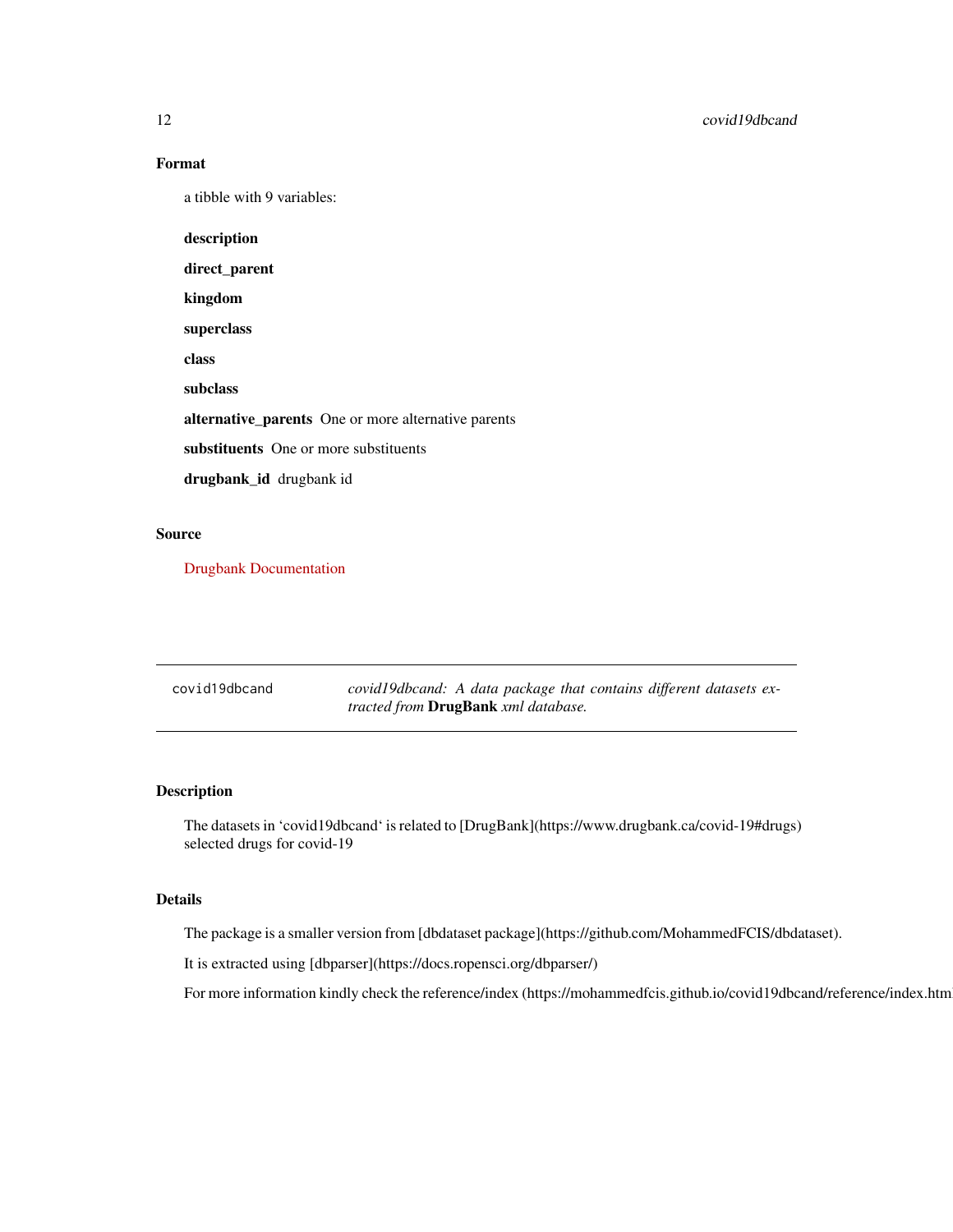<span id="page-12-0"></span>

Each drug may have one or more dosage.

#### Usage

Dosages\_Drug

#### Format

a tibble with 4 variables:

form The pharmaceutical formulation by which the drug is introduced into the body.

route The path by which the drug or product is taken into the body

strength The amount of active drug ingredient provided in the dosage

parent\_id drugbank id

#### Source

[Drugbank Documentation](https://docs.drugbankplus.com/xml/)

Drugs *Drugs*

# Description

Substance other than water and food that when administered by any route can cause a physiological or biological change in the body.

# Usage

Drugs

#### Format

An object of class tbl\_df (inherits from tbl, data.frame) with 33 rows and 15 columns.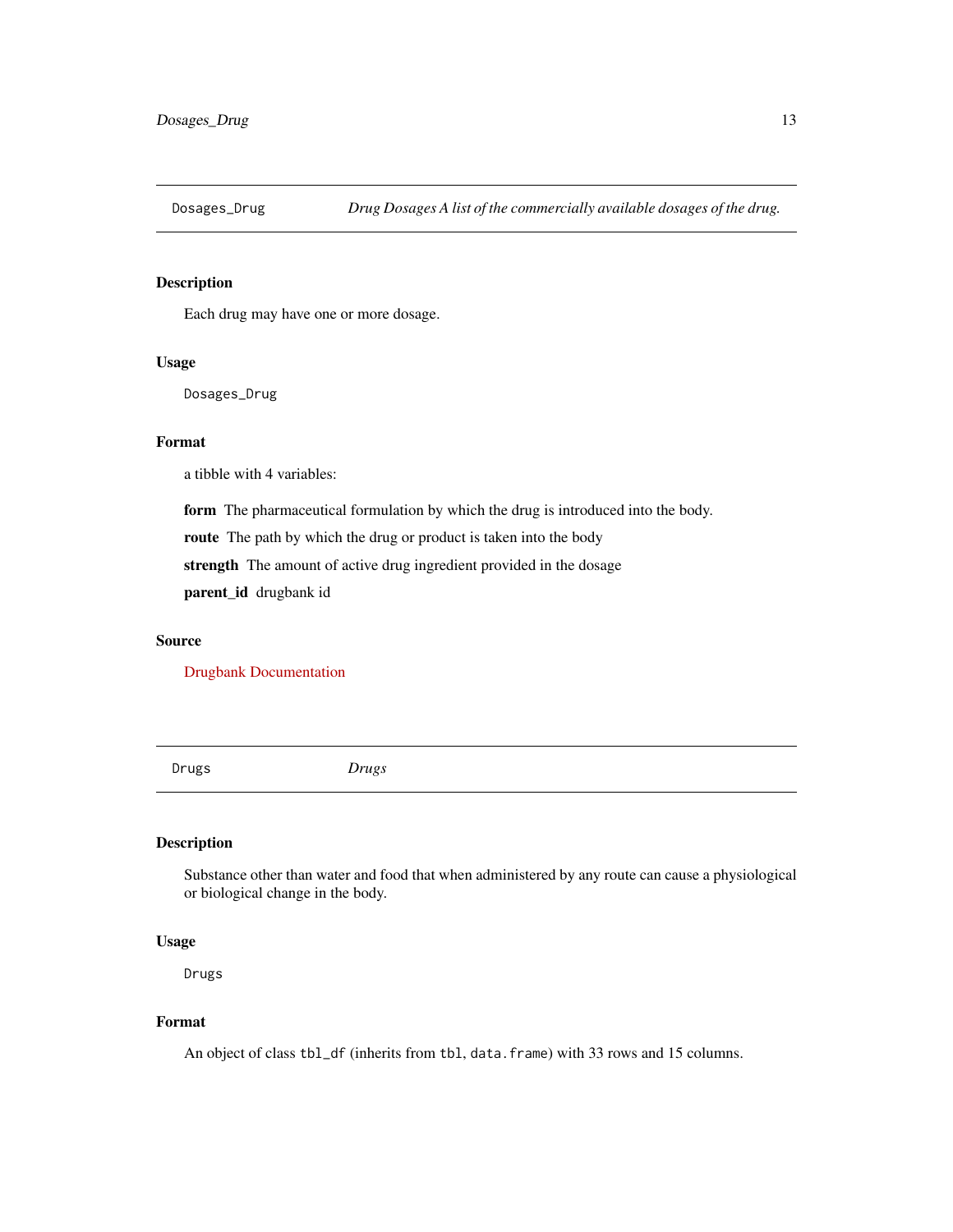#### <span id="page-13-0"></span>Value

a tibble with 15 variables:

primary\_key Drugbank id

other\_keys Other identifiers that may be associated with the drug

type Either small molecule, or biotech. Biotech is used for any drug that is derived from living systems or organisms, usually composed of high molecular weight mixtures of protein, while small molecule describes a low molecular weight organic compound.

#### name

created Date that this drug was first added to DrugBank.

updated Denotes when this drug was last updated in DrugBank.

description Descriptions of drug chemical properties, history and regulatory status.

cas\_number The Chemical Abstracts Service (CAS) registry number assigned to the drug.

*unii* Unique Ingredient Identifier (UNII) of this drug.

average\_mass The weighted average of the isotopic masses of the drug

state One of solid, liquid, or gas

monoisotopic\_mass The mass of the most abundant isotope of the drug

synthesis\_reference Citation for synthesis of the drug molecule.

fda label Contains a URL for accessing the uploaded United States Food and Drug Administration (FDA) Monograph for this drug.

msds Contains a URL for accessing the Material Safety Data Sheet (MSDS) for this drug.

#### Source

[Drugbank Documentation](https://docs.drugbankplus.com/xml/)

Drugs\_Pathway\_Drug *Pathway Drugs Pathway Drugs Each drug may have one or more pathway and vise versa*

#### **Description**

Pathway Drugs Pathway Drugs Each drug may have one or more pathway and vise versa

#### Usage

Drugs\_Pathway\_Drug

## Format

a tibble with 3 variables:

drugbank-id name drug name parent\_id pathway id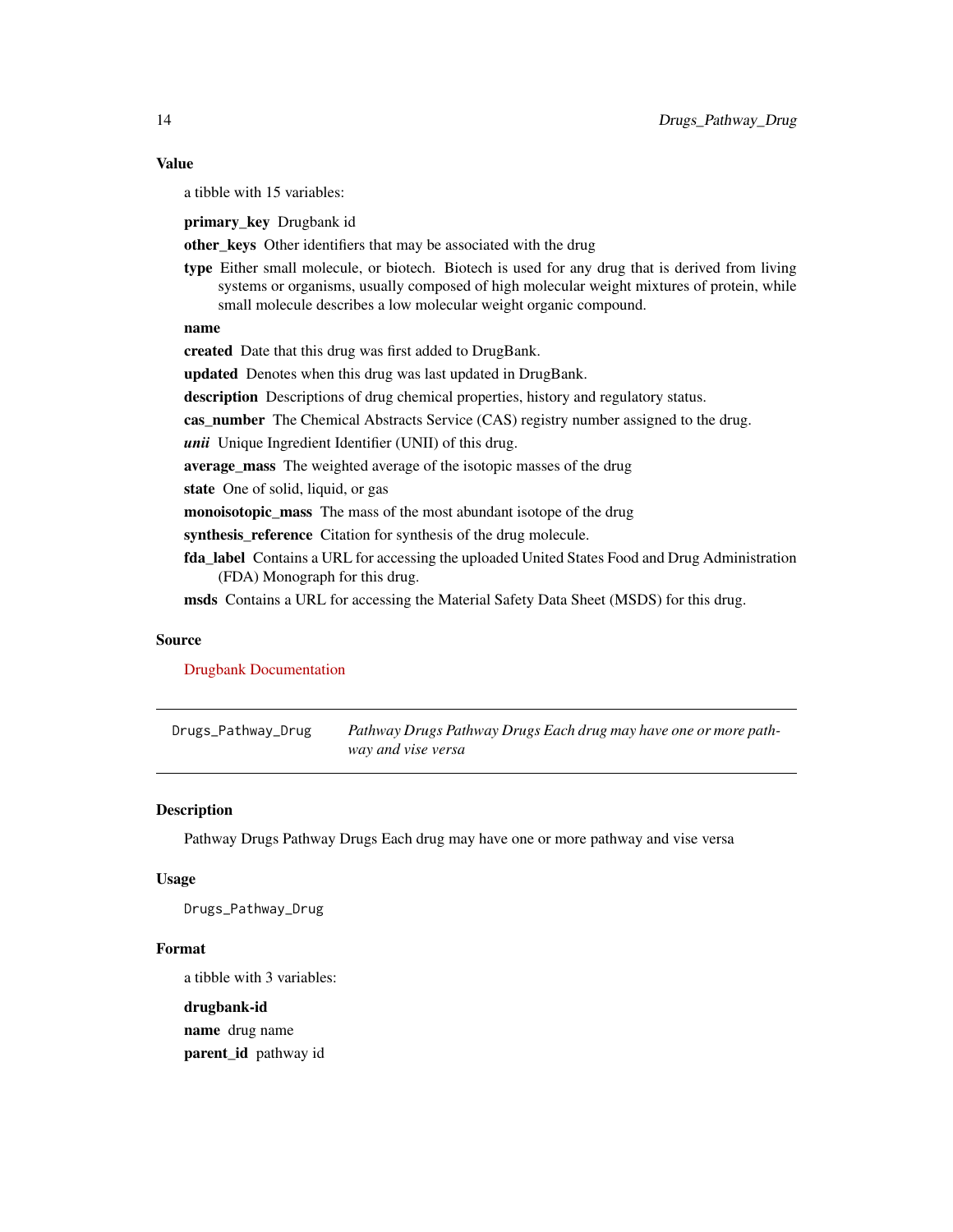# <span id="page-14-0"></span>Source

#### [Drugbank Documentation](https://docs.drugbankplus.com/xml/)

Enzymes\_Pathway\_Drug *Pathway Enzymes Enzymes involved in this pathway.*

# Description

Each drug may have one or more pathway

# Usage

Enzymes\_Pathway\_Drug

# Format

a tibble with 2 variables:

text uniprot id parent\_id pathway id

#### Source

[Drugbank Documentation](https://docs.drugbankplus.com/xml/)

Enzymes\_Reactions\_Drug

*Drug Reactions Enzymes Enzymes involved in metabolizing this drug.*

# Description

Drug Reactions Enzymes Enzymes involved in metabolizing this drug.

## Usage

Enzymes\_Reactions\_Drug

# Format

a tibble with 3 variables:

drugbank-id name uniprot-id uniprot id

# Source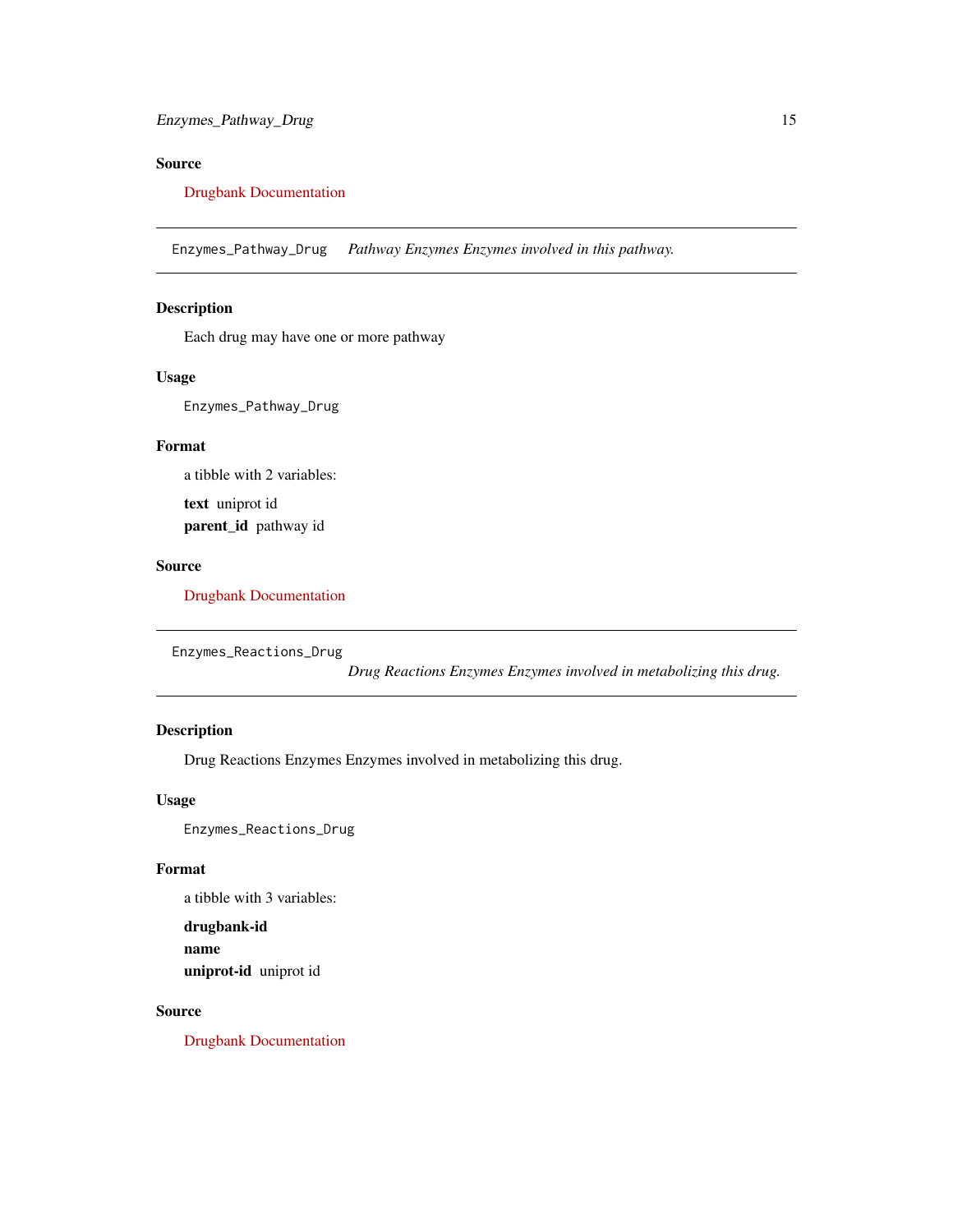<span id="page-15-0"></span>Experimental\_Properties\_Drug

*Drug Experimental Properties*

## Description

Drug properties that have been experimentally proven. Each drug may have one or more experimental property.

# Usage

Experimental\_Properties\_Drug

# Format

a tibble with 4 variables:

kind Name of the property

value Drug properties that have been experimentally proven

source Reference to the source of this experimental data

parent\_key drugbank key

# Details

The following experimental properties are provided:

| <b>Property</b>         | <b>Description</b>                                                                                           |
|-------------------------|--------------------------------------------------------------------------------------------------------------|
| <b>Water Solubility</b> | The experimentally determined aqueous solubility of the molecule                                             |
| Molecular Formula       | Protein formula of Biotech drugs                                                                             |
| Molecular Weight        | Protein weight of Biotech drugs                                                                              |
| Melting Point           | The experimentally determined temperature at which the drug molecule changes from solid to liquid at a       |
| <b>Boiling Point</b>    | The experimentally determined temperature at which the drug molecule changes from liquid to gas at at        |
| Hydrophobicity          | The ability of a molecule to repel water rather than absorb or dissolve water                                |
| Isoelectric Point       | The pH value at which the net electric charge of a molecule is zero                                          |
| caco2 Permeability      | A continuous line of heterogeneous human epithelial colorectal adenocarcinoma cells, CAC02 cells are         |
| pKa                     | The experimentally determined pka value of the molecule.                                                     |
| logP                    | The experimentally determined partition coefficient (LogP) based on the ratio of solubility of the molecular |
| log S                   | The intrinsic solubility of a given compound is the concentration in equilibrium with its solid phase that   |
| Radioactivity           | The property to spontaneously emit particles (alpha, beta, neutron) or radiation (gamma, K capture), or l    |

#### Source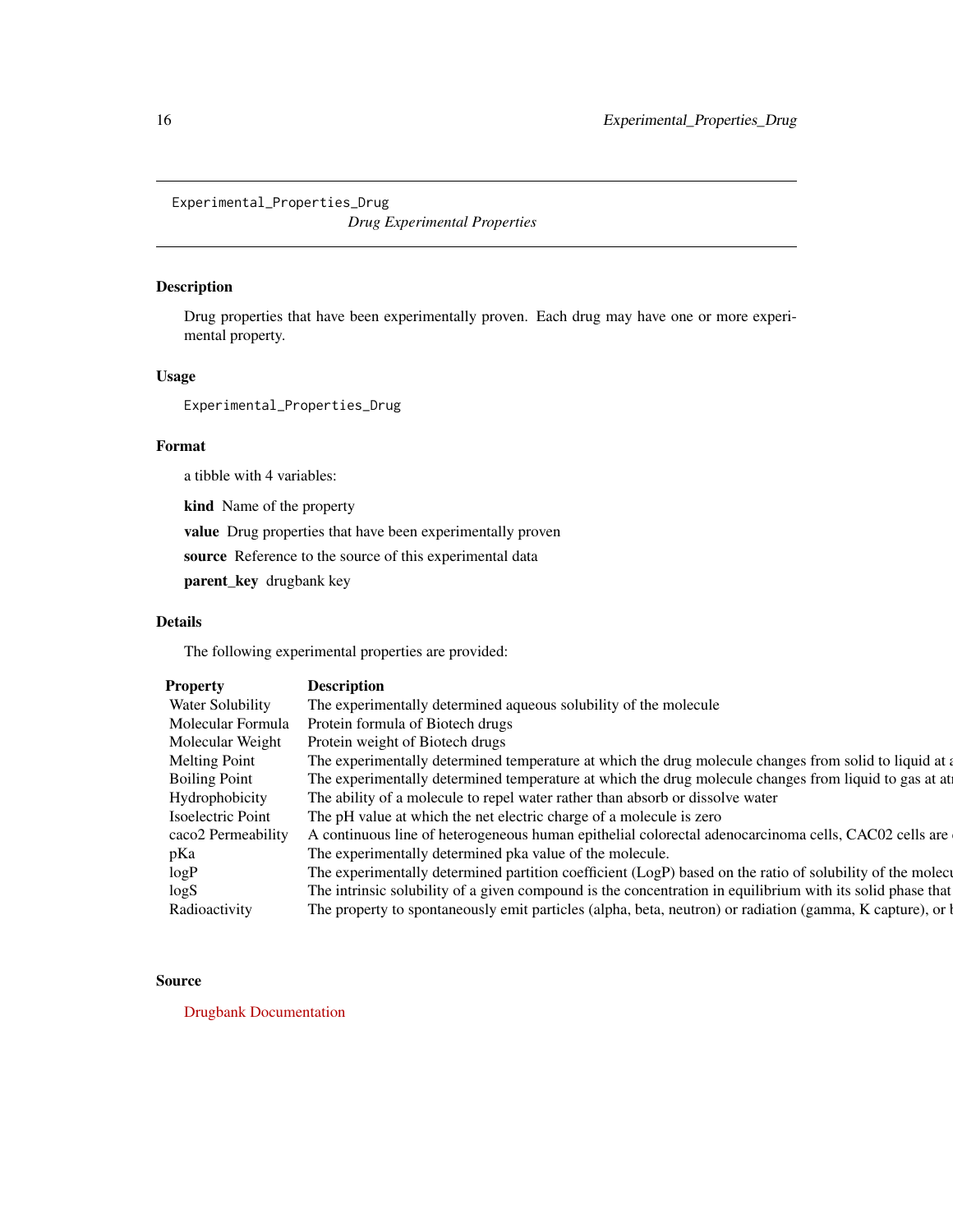<span id="page-16-0"></span>Each drug may have one or more link.

#### Usage

External\_Links\_Drug

# Format

a tibble with 3 variables:

resource Name of the source website.

identifier Identifier for this drug in the given resource

parent\_id drugbank id

# Details

Links may be provided for the following resources:

- [RxList](https://www.rxlist.com/)
- [PDRhealth](https://www.pdr.net/)
- [Drugs.com](https://www.drugs.com/)

## Source

[Drugbank Documentation](https://docs.drugbankplus.com/xml/)

| ext id |         | External Identifiers for Drugs/ Carriers/ Enzymes/ Targets/ Trans- |  |  |  |
|--------|---------|--------------------------------------------------------------------|--|--|--|
|        | porters |                                                                    |  |  |  |

# Description

Identifiers used in other websites or databases providing information about this drug.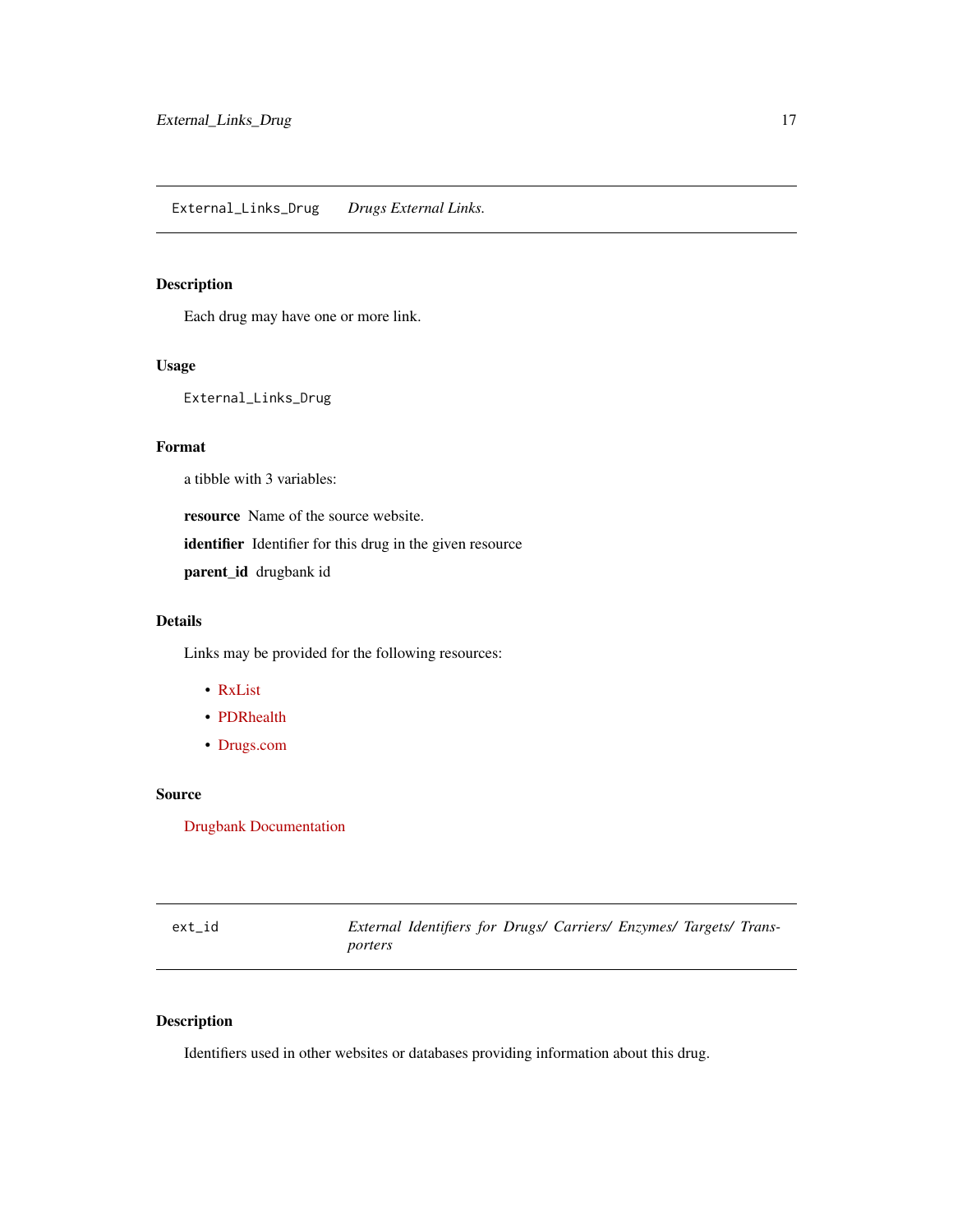## Usage

External\_Identifiers\_Drug

External\_Identifiers\_Polypeptide\_Carrier\_Drug

External\_Identifiers\_Polypeptide\_Enzyme\_Drug

External\_Identifiers\_Polypeptide\_Target\_Drug

External\_Identifiers\_Transporter\_Drug

# Format

a tibble with following features:

resource Name of the source database

identifier Identifier for this drug in the given resource

parent\_key drugbank key

An object of class spec\_tbl\_df (inherits from tbl\_df, tbl, data.frame) with 232 rows and 3 columns.

An object of class spec\_tbl\_df (inherits from tbl\_df, tbl, data.frame) with 0 rows and 3 columns.

An object of class spec\_tbl\_df (inherits from tbl\_df, tbl, data.frame) with 0 rows and 3 columns.

An object of class spec\_tbl\_df (inherits from tbl\_df, tbl, data.frame) with 0 rows and 3 columns.

An object of class spec\_tbl\_df (inherits from tbl\_df, tbl, data.frame) with 0 rows and 3 columns.

# Details

Each drug may have one or more external identifier.

Drug identifiers may be provided for the following resources

- [Wikipedia](https://www.wikipedia.org/)
- [ChEBI](https://www.ebi.ac.uk/chebi/)
- [ChEMBL](https://www.ebi.ac.uk/chembl/)
- [PubChem Compound](https://pubchem.ncbi.nlm.nih.gov/)
- [PubChem Substance](https://pubchem.ncbi.nlm.nih.gov/)
- [Drugs Product Database \(DPD\)](https://health-products.canada.ca/dpd-bdpp/index-eng.jsp)
- [KEGG Compound](https://www.genome.jp/kegg/compound/)
- [KEGG Compound](https://www.genome.jp/kegg/drug/)
- [KEGG Drug](https://www.genome.jp/kegg/drug/)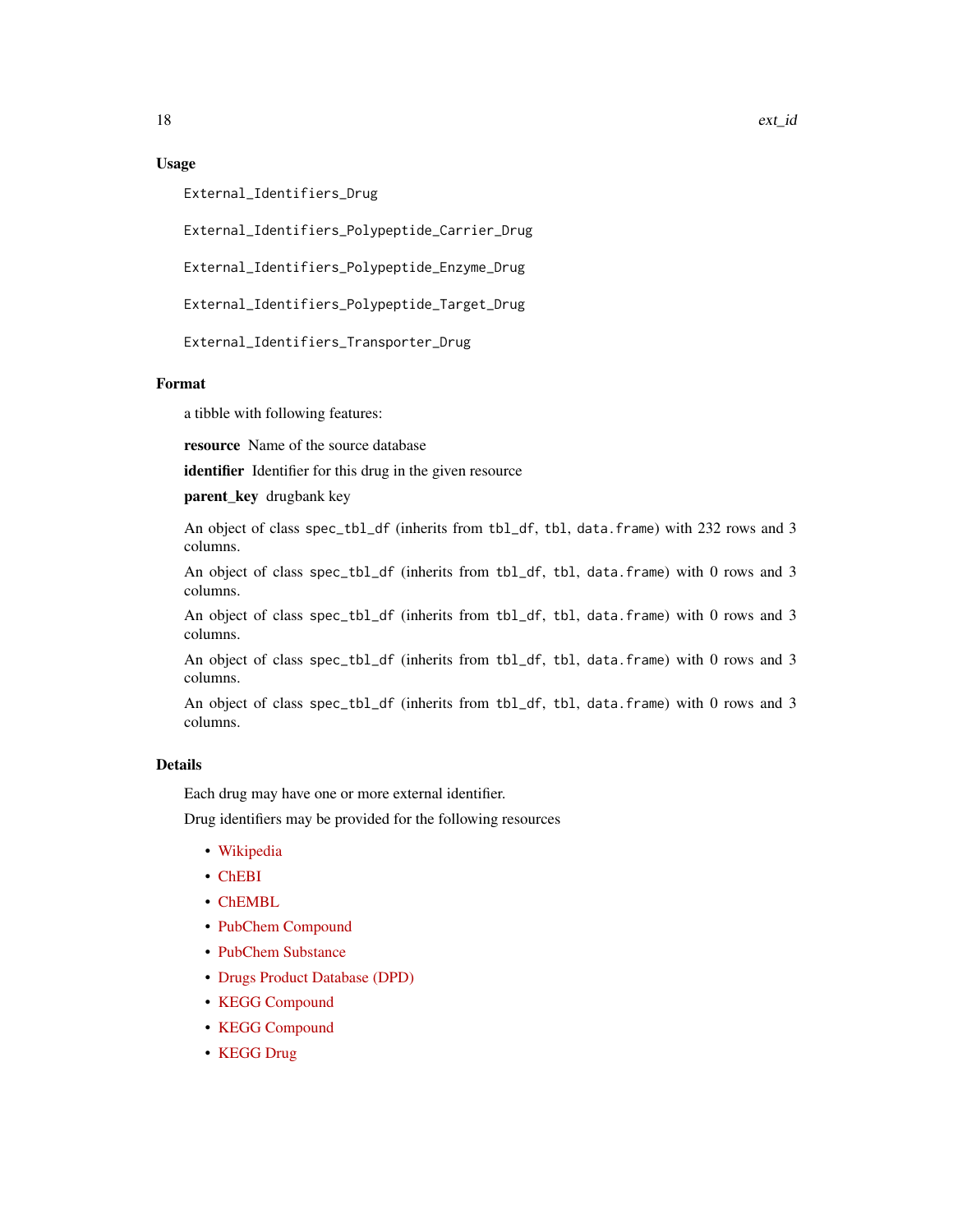- <span id="page-18-0"></span>• ChemSpider
- [BindingDB](https://bindingdb.org/)
- [National Drug Code Directory](https://dailymed.nlm.nih.gov/)
- [GenBank](https://www.ncbi.nlm.nih.gov/genbank/)
- PharmGKB
- [PDB](https://www.rcsb.org/)
- [Guide to Pharmacology](https://www.guidetopharmacology.org/)
- ZINC
- [RxCUI](https://www.nlm.nih.gov/research/umls/rxnorm/index.html)

# Source

[Drugbank Documentation](https://docs.drugbankplus.com/xml/)

Food\_Interactions\_Drug

*Drug Food Interactions*

# Description

Description of interactions this drug has with food.

# Usage

Food\_Interactions\_Drug

#### Format

a tibble 2 variables:

interaction descripts of interactions this drug has with food.

parent\_key drugbank key

# Details

Each drug may have one or more food interaction.

## Source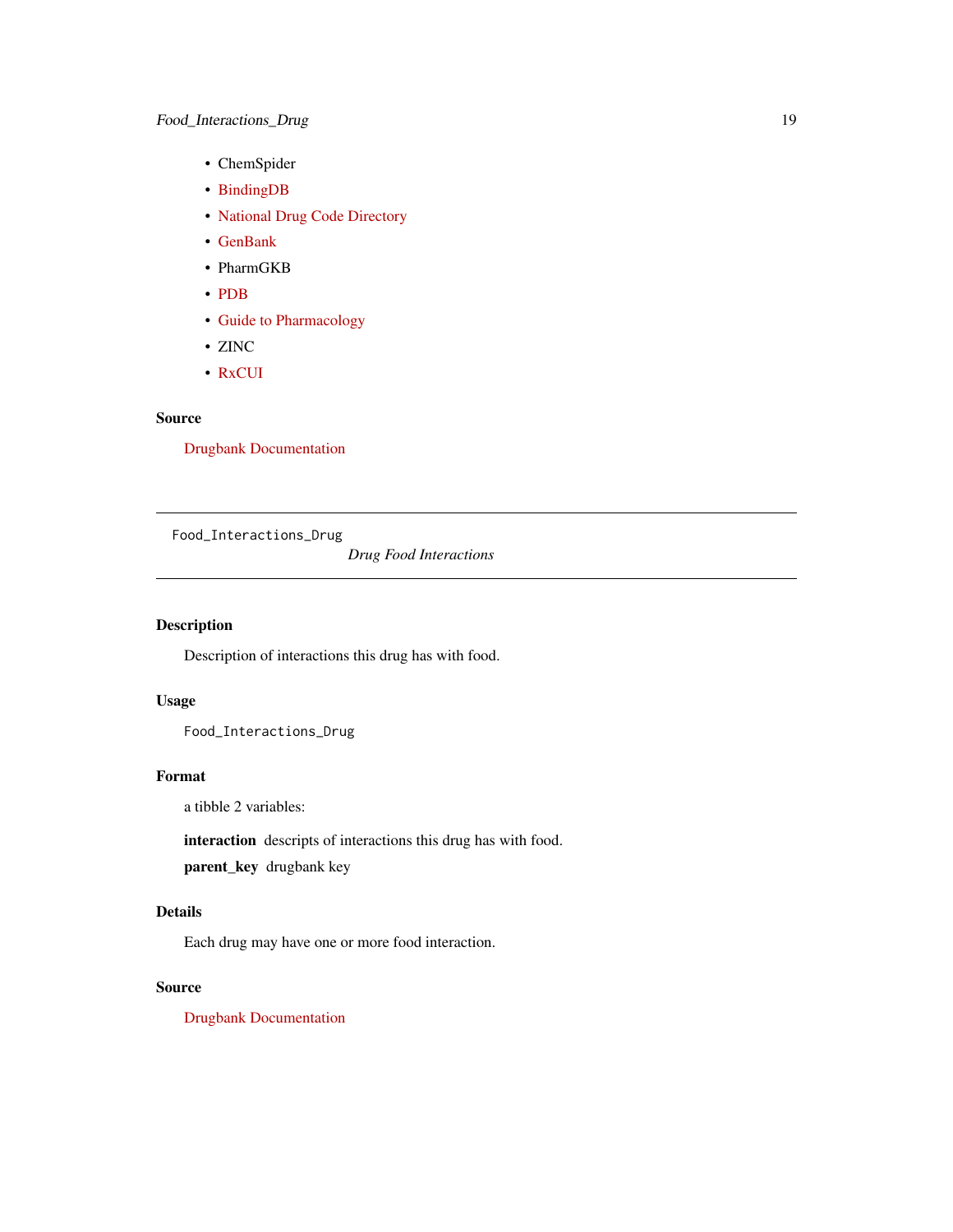<span id="page-19-0"></span>

The [Gene Ontology \(GO\)](http://geneontology.org/) Consortium identifier

# Usage

GO\_Classifiers\_Polypeptide\_Carrier\_Drug

GO\_Classifiers\_Polypeptides\_Enzyme\_Drug

GO\_Classifiers\_Polypeptide\_Target\_Drug

GO\_Classifiers\_Polypeptide\_Transporter\_Drug

## Format

a tibble with 3 variables:

# category

# description

polypeptide\_id polypeptide id

An object of class spec\_tbl\_df (inherits from tbl\_df, tbl, data.frame) with 0 rows and 3 columns.

An object of class spec\_tbl\_df (inherits from tbl\_df, tbl, data.frame) with 0 rows and 3 columns.

An object of class spec\_tbl\_df (inherits from tbl\_df, tbl, data.frame) with 0 rows and 3 columns.

An object of class spec\_tbl\_df (inherits from tbl\_df, tbl, data.frame) with 0 rows and 3 columns.

# Details

Each Carriers/ Enzymes/ Targets/ may have zero or more GO.

# Source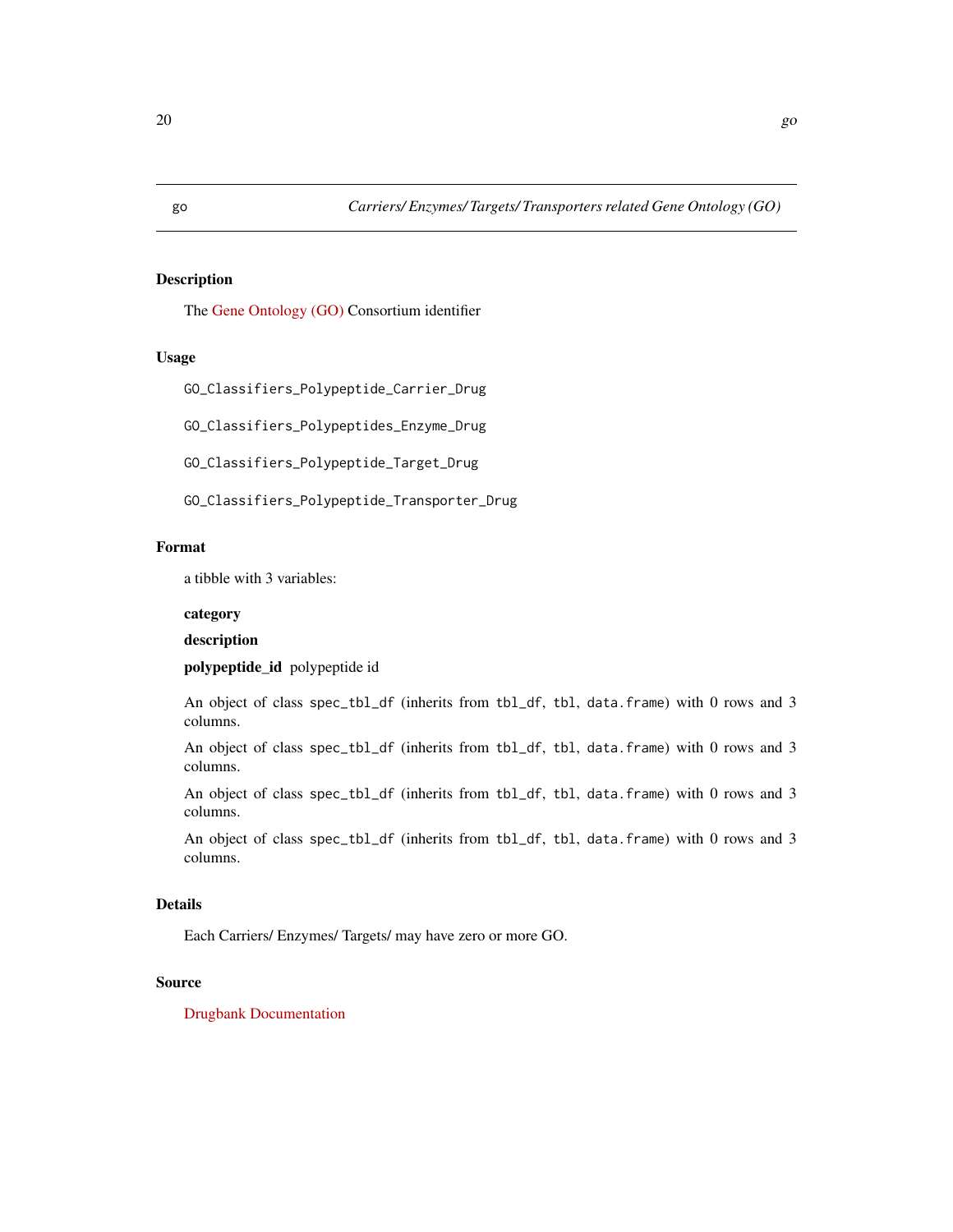<span id="page-20-0"></span>Groups\_Drug *Drug Groups*

# Description

Groups that this drug belongs to.

# Usage

Groups\_Drug

# Format

a tibble with 2 variables:

group one of the above values

drugbank-id drugbank id

#### Details

Each drug may have one or more category.

Groups include:

- approved
- vet\_approved
- nutraceutical
- illicit
- withdrawn
- investigational
- experimental

# Source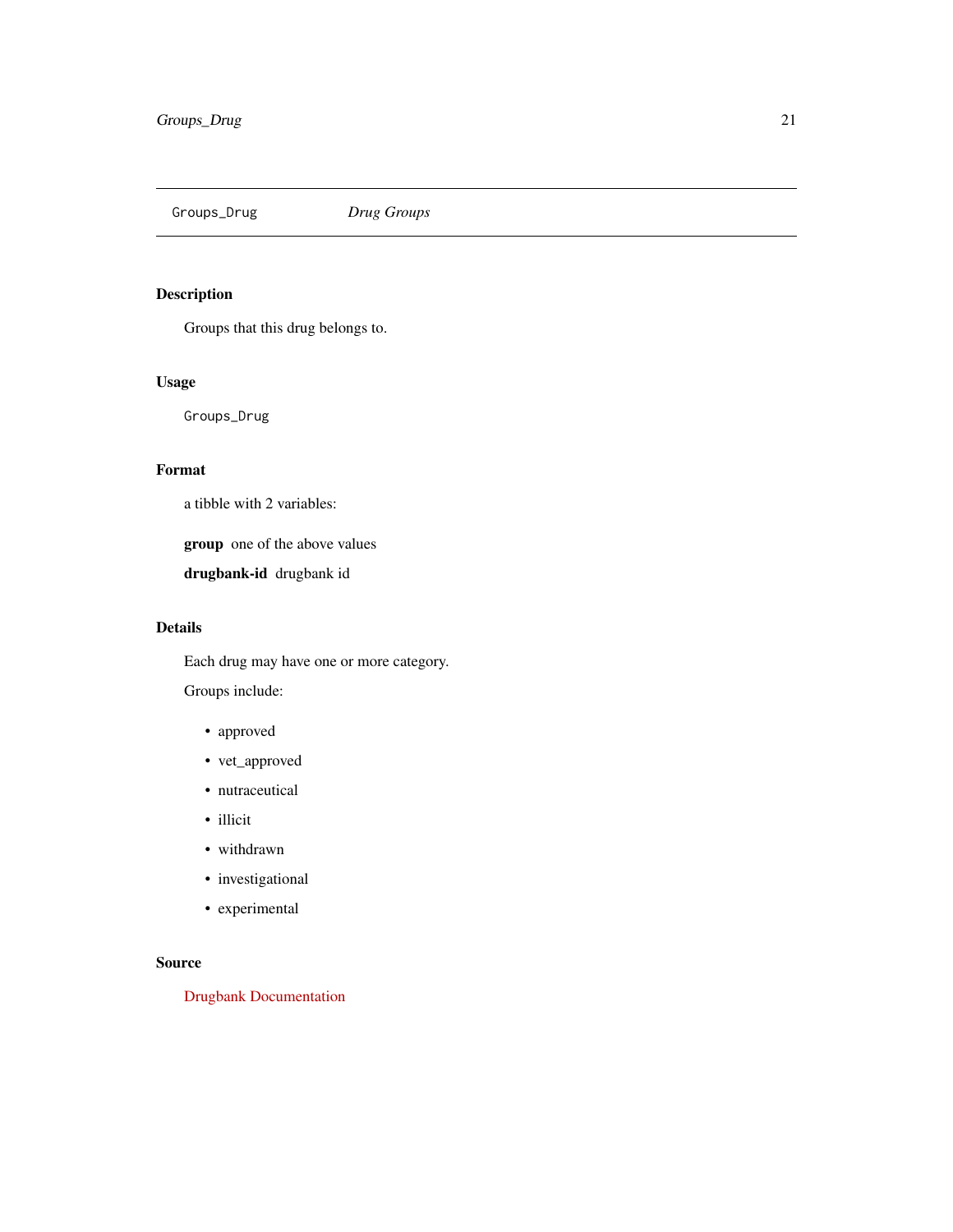<span id="page-21-0"></span>Interactions\_Drug *#' Drug Interactions*

#### Description

Describe interactions between the drug being described by the parent drug, and other drugs.

#### Usage

Interactions\_Drug

#### Format

a tibble with 4 variables:

drugbank-id Drugbank ID of the interacting drug

name Name of the interacting drug

description Textual description of the physiological consequences of the drug interaction

parent\_key parent drugbank id

# Details

Drug-drug interactions detailing drugs that, when administered concomitantly with the drug of interest, will affect its activity or result in adverse effects. These interactions may be synergistic or antagonistic depending on the physiological effects and mechanism of action of each drug.

Each drug may have one or more drug interaction.

#### Source

[Drugbank Documentation](https://docs.drugbankplus.com/xml/)

International\_Brands\_Drug

*Drug International Brands*

#### Description

The proprietary names used by the manufacturers for commercially available forms of the drug, focusing on brand names for products that are available in countries other than Canada and the Unites States.

#### Usage

International\_Brands\_Drug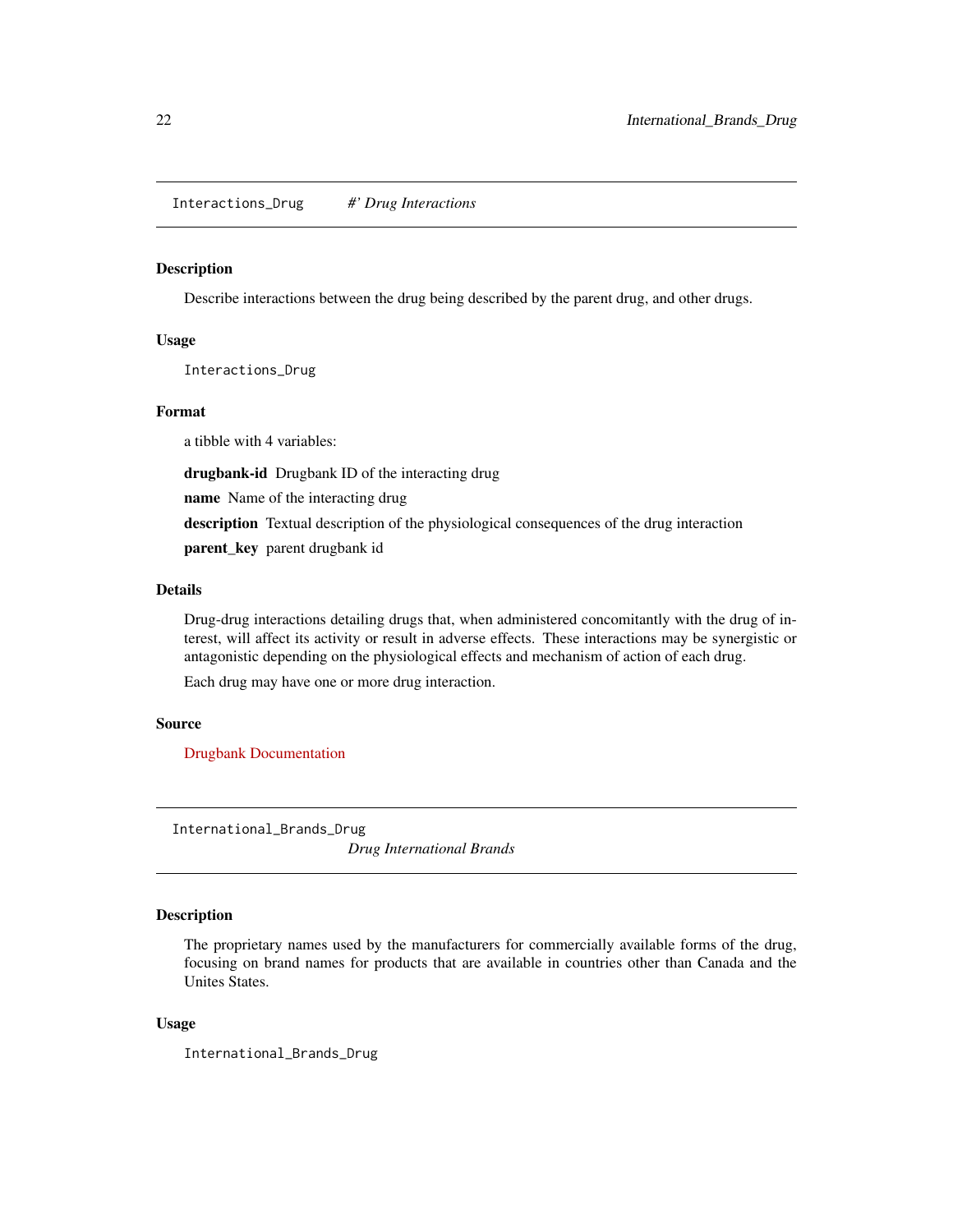#### <span id="page-22-0"></span>links 23

# Format

a tibble with 3 variables:

name The proprietary, well-known name for given to this drug by a manufacturer.

company The company or manufacturer that uses this name.

parent\_key drugbank id

# Details

Each drug may have one or more international brand.

# Source

[Drugbank Documentation](https://docs.drugbankplus.com/xml/)

links *Drugs/ Carriers/ Enzymes/ Targets/ Transporters related Links*

## Description

A list of websites that were used as references for Drugs/ Carriers/ Enzymes/ Targets/ Transporters

#### Usage

Links\_Drug

Links\_Carrier\_Drug

Links\_Enzyme\_Drug

Links\_Target\_Drug

Links\_Transporter\_Drug

#### Format

a tibble with 3 variables:

ref-id Name of the source website

title Identifier for this drug in the given resource

url The url of the website

*parent\_id* drug/ carrier/ target/ enzyme/ transporter id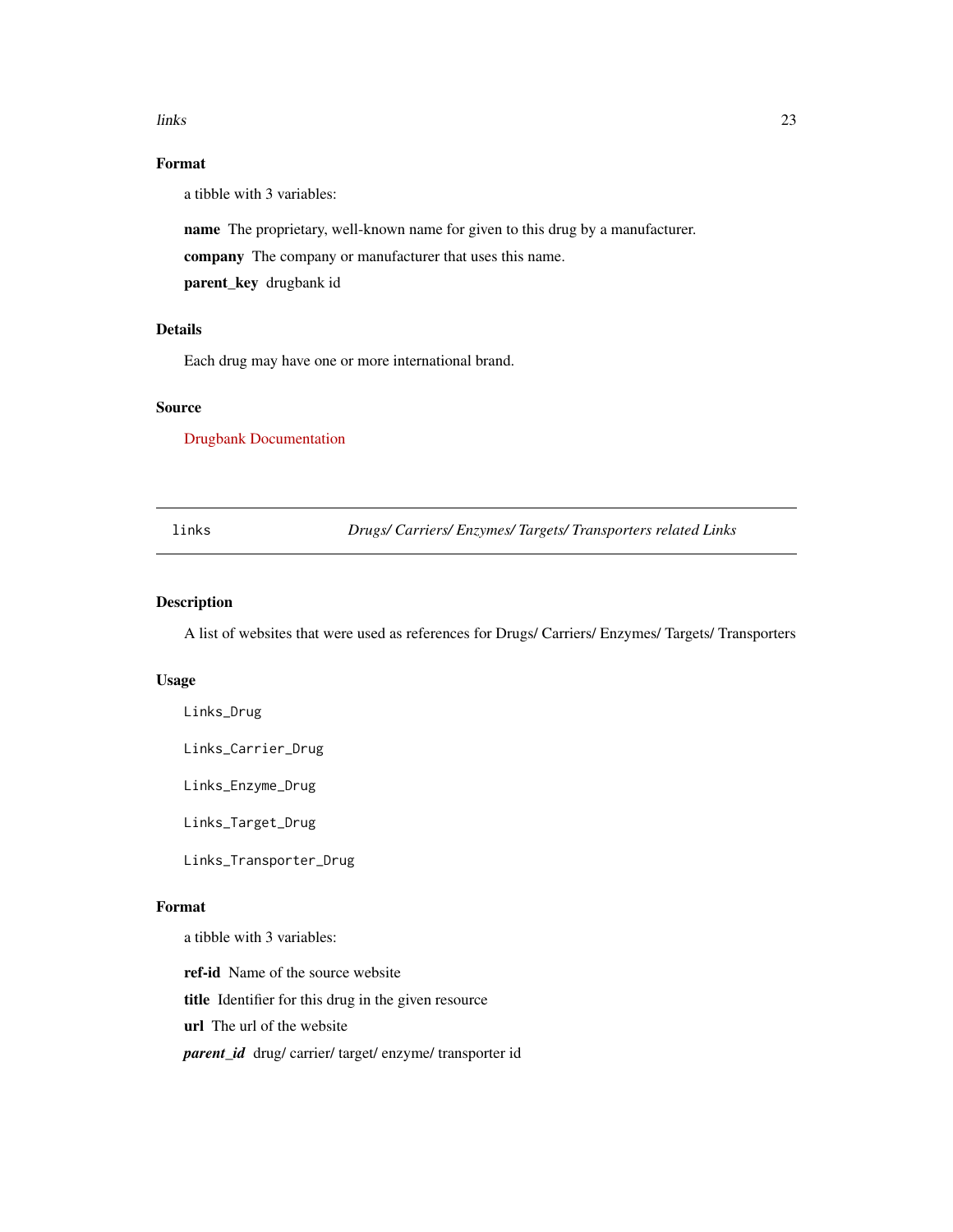<span id="page-23-0"></span>An object of class spec\_tbl\_df (inherits from tbl\_df, tbl, data.frame) with 94 rows and 4 columns.

An object of class spec\_tbl\_df (inherits from tbl\_df, tbl, data.frame) with 88 rows and 4 columns.

An object of class tbl\_df (inherits from tbl, data.frame) with 645 rows and 4 columns.

An object of class spec\_tbl\_df (inherits from tbl\_df, tbl, data.frame) with 60 rows and 4 columns.

An object of class spec\_tbl\_df (inherits from tbl\_df, tbl, data.frame) with 168 rows and 4 columns.

#### Details

Each drug/ carrier/ target/ enzyme/ transporter may have one or more link.

#### Source

[Drugbank Documentation](https://docs.drugbankplus.com/xml/)

Manufacturers\_Drug *Drug Manufacturers*

#### Description

A list of companies that are manufacturing the commercially available forms of this drug that are available in Canada and the Unites States.

# Usage

Manufacturers\_Drug

### Format

a tibble with 3 variables:

text the name or description of the manufacturer

parent\_key drugbank id

#### Details

Each drug may have one or more Manufacturer.

# Source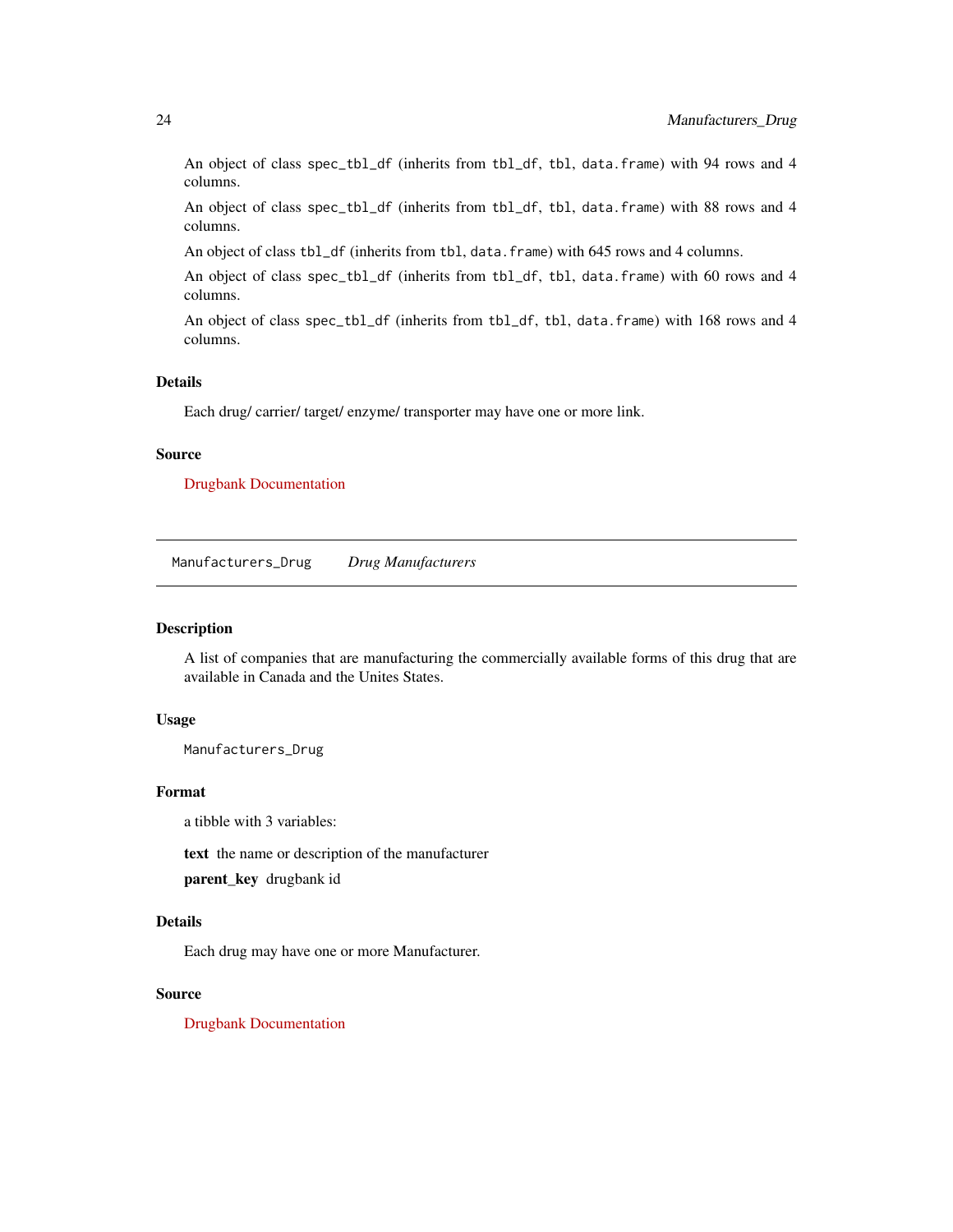<span id="page-24-0"></span>All commercially available products in which this drug is available in combination with other drug molecules.

#### Usage

Mixtures\_Drug

#### Format

a tibble with 3 variables:

name The proprietary name provided by the manufacturer for this combination product.

ingredients A list of ingredients, separated by addition symbols.

parent\_key drugbank id

# Details

Each drug may have one or more mixture.

## Source

[Drugbank Documentation](https://docs.drugbankplus.com/xml/)

Packagers\_Drug *Drug Packagers*

# Description

A list of companies that are packaging the drug for re-distribution.

#### Usage

Packagers\_Drug

#### Format

a tibble with 3 variables:

#### name

url A link to any companies that are packaging the drug for re-distribution parent\_key drugbank id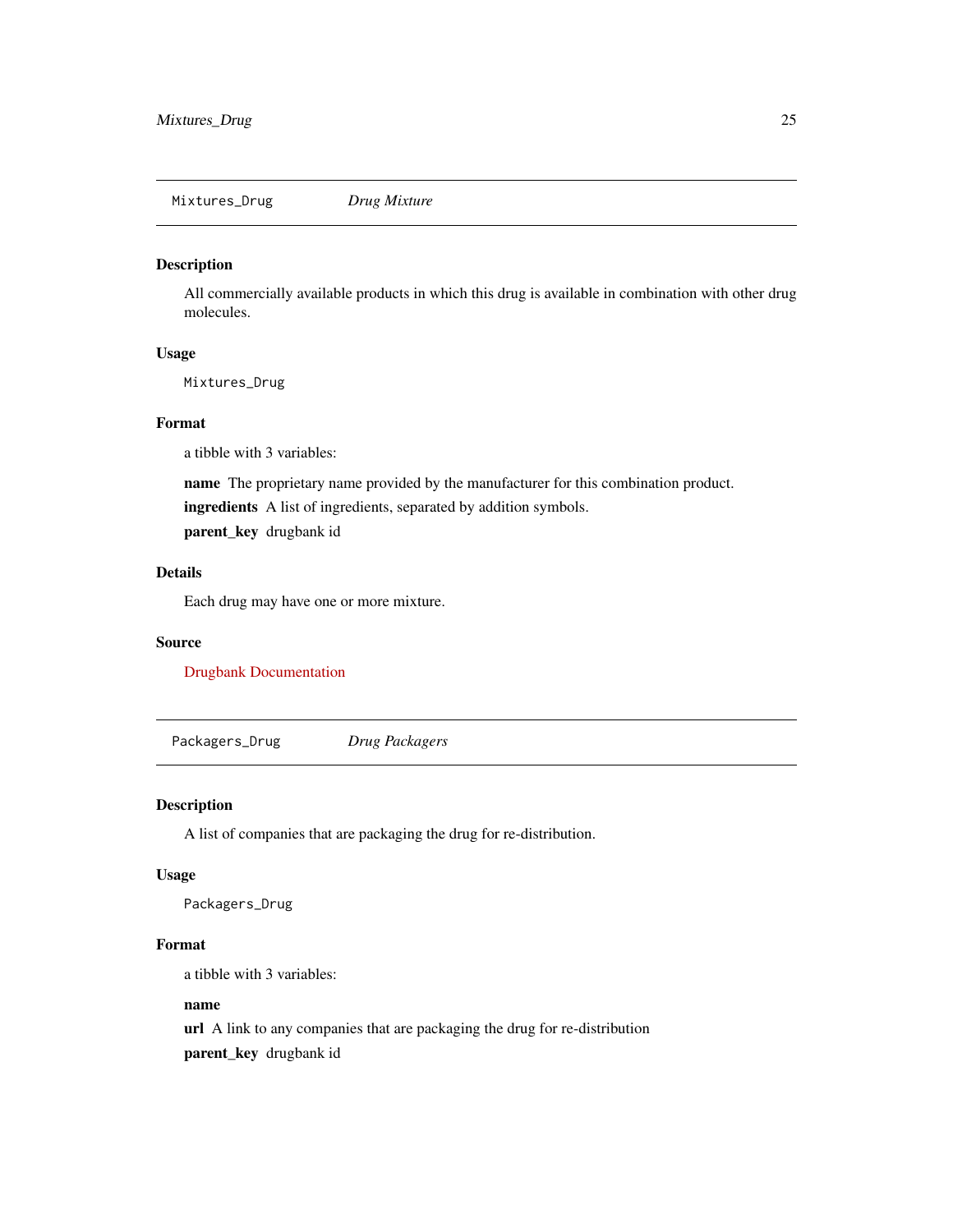# Details

Each drug may have one or more Packagers.

#### Source

[Drugbank Documentation](https://docs.drugbankplus.com/xml/)

Patents\_Drug *Drug Patent*

# Description

A property right issued by the [United States Patent and Trademark Office \(USPTO\)](http://www.uspto.gov/) to an inventor for a limited time, in exchange for public disclosure of the invention when the patent is granted. Drugs may be issued multiple patents.

# Usage

Patents\_Drug

# Format

a tibble with 6 variables:

number The patent number(s) associated with the drug

country The country that issued the patent rights

approved The date that the patent request was filed

expires The date that the patent rights expire

pediatric-extension Indicates whether or not a pediatric extension has been approved for the patent. Granted pediatric extensions provide an additional 6 months of market protection

parent\_key drugbank id

# Details

Each drug may have one or more patent.

#### Source

<span id="page-25-0"></span>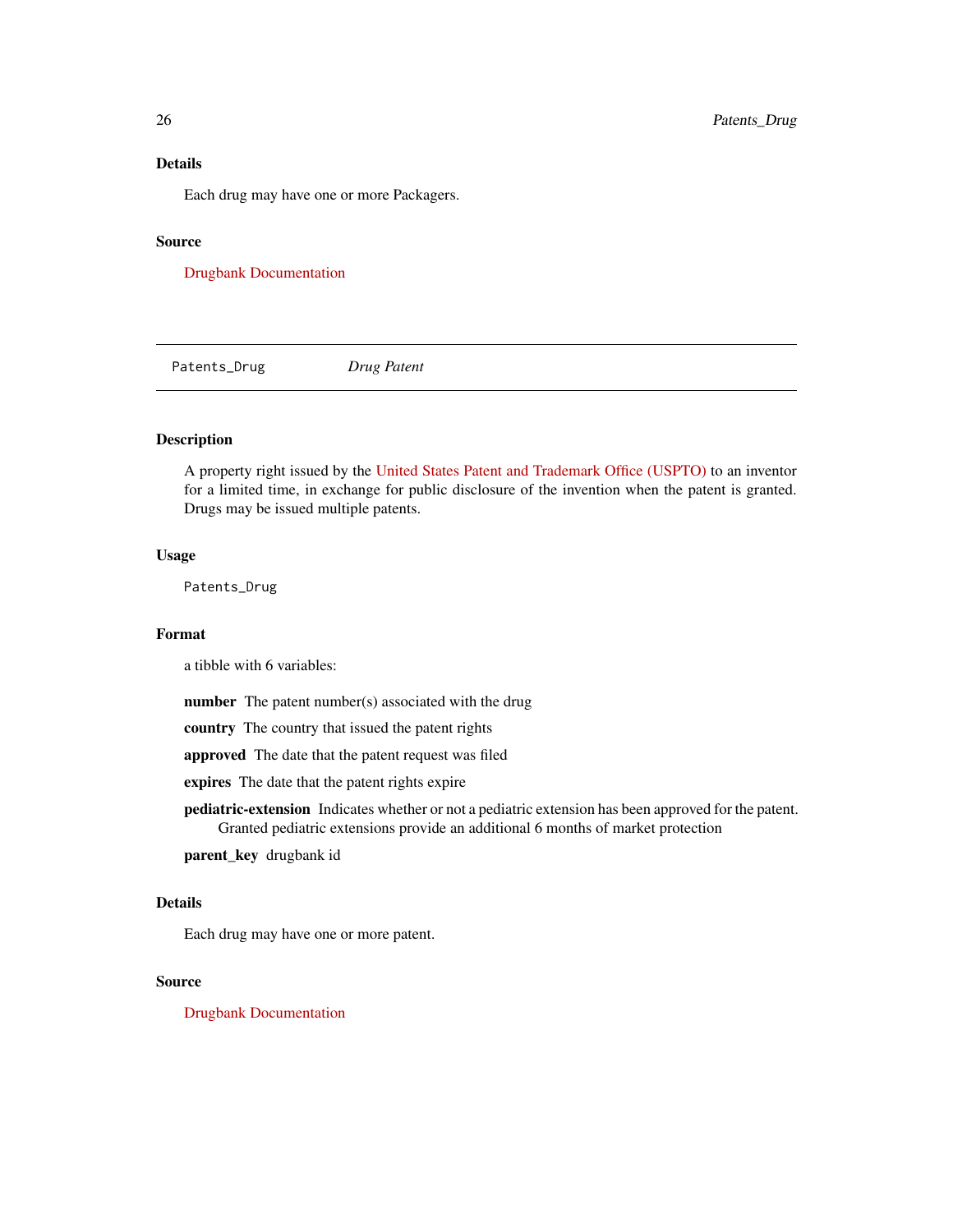<span id="page-26-0"></span>Pathways\_Drug *Drug Pathways*

# Description

Metabolic, disease, and biological pathways that the drug is involved in, as identified by the [Small](https://smpdb.ca/) [Molecule Protein Database \(SMPDB\).](https://smpdb.ca/)

# Usage

Pathways\_Drug

# Format

a tibble with 4 variables:

smpdb\_id [Small Molecule Protein Database \(SMPDB\)](https://smpdb.ca/) identifier for this pathway.

name Pathway name

category Pathway category

parent\_key drugbank id

# Details

Each drug may have one or more pathway.

# Source

[Drugbank Documentation](https://docs.drugbankplus.com/xml/)

PDB\_Entries\_Drug *Drug PDB Entries*

# Description

Protein Data Bank (PDB) identifiers for this drug

# Usage

PDB\_Entries\_Drug

#### Format

a tibble with 2 variables:

text PDB identifier

parent\_key drugbank id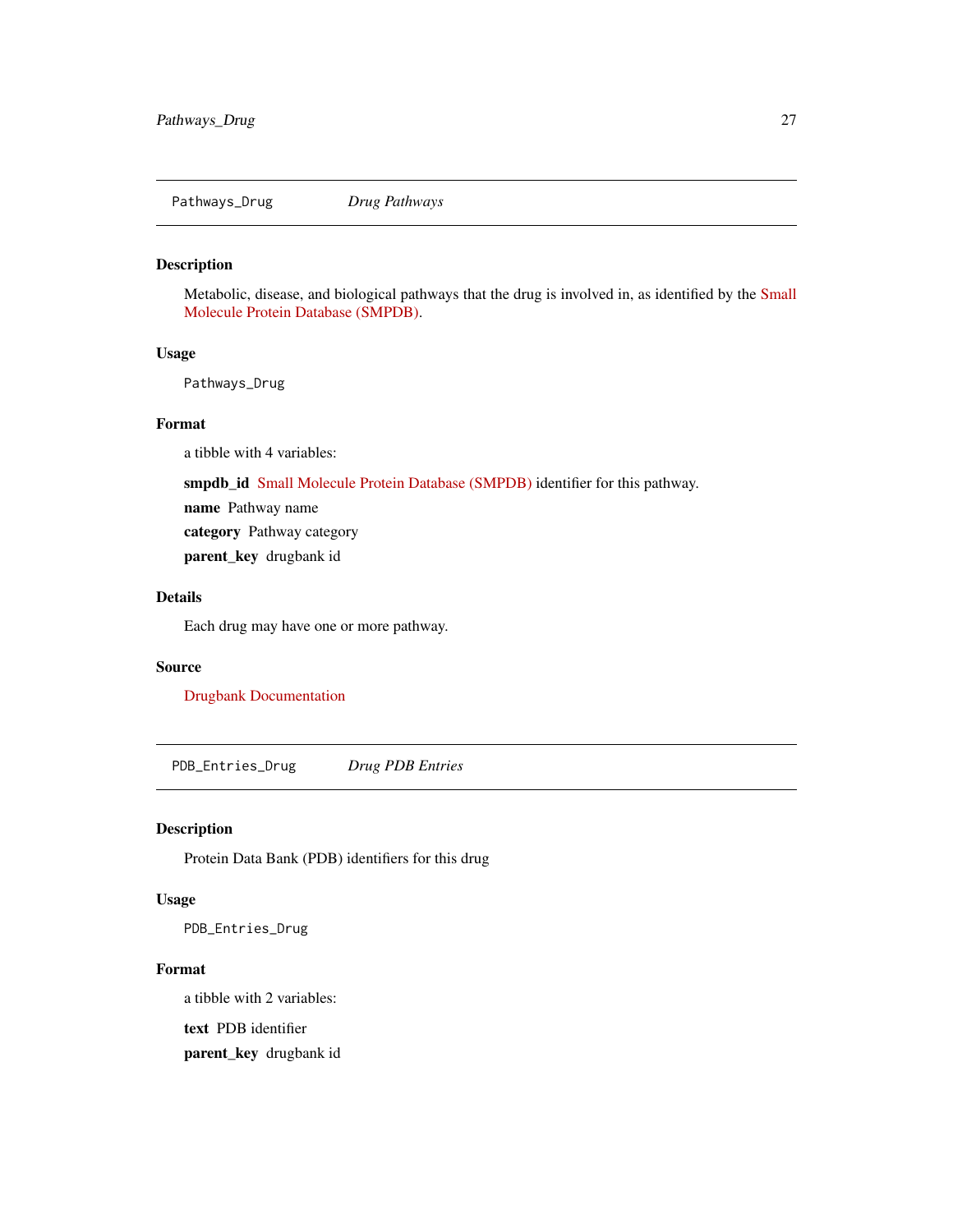# <span id="page-27-0"></span>Details

Each drug may have one or more PDB Entry

#### Source

[Drugbank Documentation](https://docs.drugbankplus.com/xml/)

pfam *PFAMs*

# Description

The [protein family \(pfam\)](http://pfam.xfam.org/) identifier

# Usage

PFAMS\_Polypeptide\_Carrier\_Drug

PFAMS\_Polypeptides\_Enzyme\_Drug

PFAMS\_Polypeptide\_Target\_Drug

PFAMS\_Polypeptid\_Transporter\_Drug

## Format

a tibble with 3 variables:

#### identifier

#### name

polypeptide\_id polypeptide id

An object of class spec\_tbl\_df (inherits from tbl\_df, tbl, data.frame) with 0 rows and 3 columns.

An object of class spec\_tbl\_df (inherits from tbl\_df, tbl, data.frame) with 0 rows and 3 columns.

An object of class spec\_tbl\_df (inherits from tbl\_df, tbl, data.frame) with 0 rows and 3 columns.

An object of class spec\_tbl\_df (inherits from tbl\_df, tbl, data.frame) with 0 rows and 3 columns.

#### Details

Each Polypeptid may have one or more PFAM.

# Source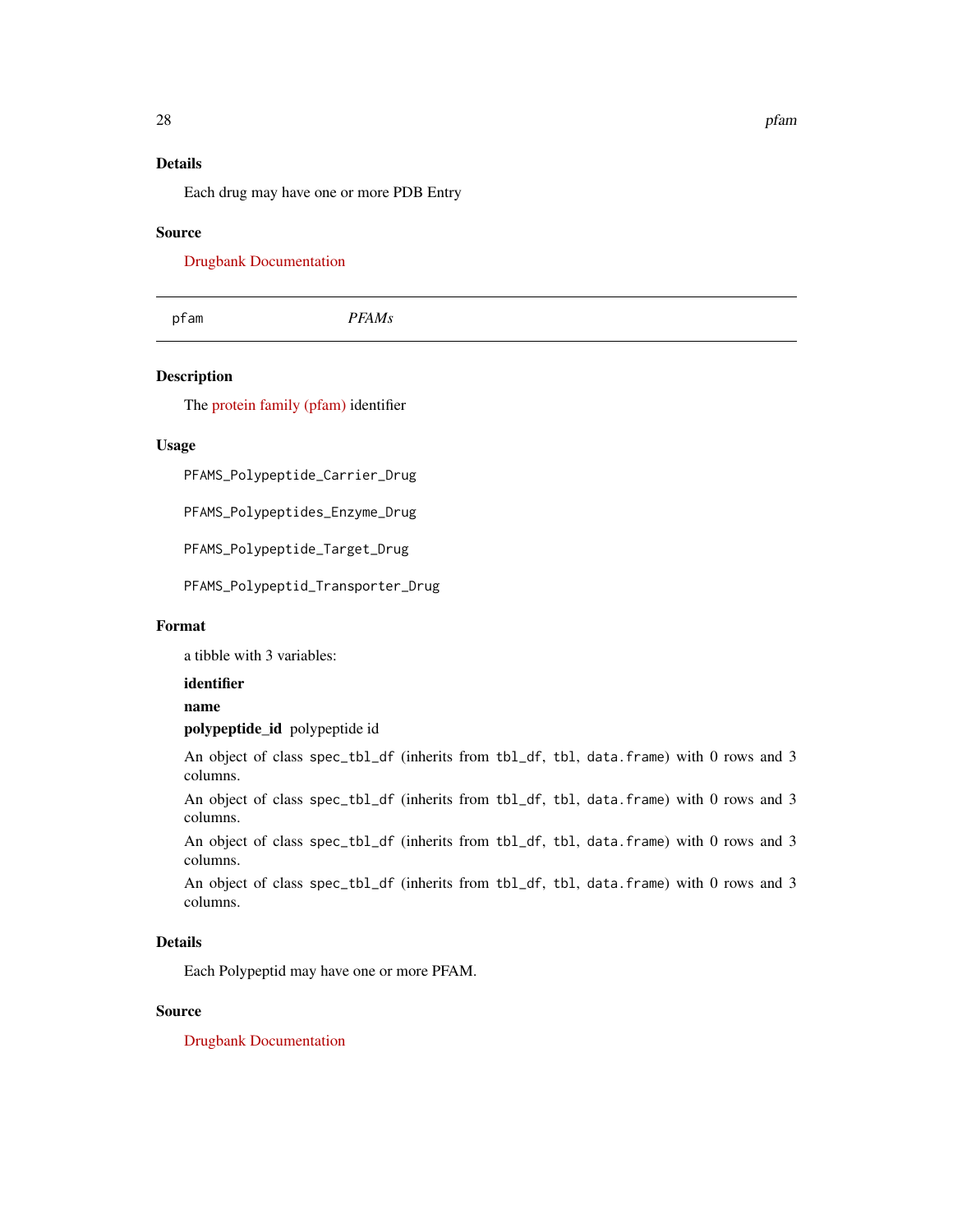<span id="page-28-0"></span>

Describes the use, mechanism of action, pharmacokinetics, pharmacodynamics, and physiological or biochemical effects in the body.

#### Usage

Pharmacology

#### Format

An object of class tbl\_df (inherits from tbl, data.frame) with 33 rows and 12 columns.

#### Value

a tibble with the following variables:

- indication The approved conditions, diseases, or states for which a drug can safely and effectively be used. An indication is considered to be FDA-approved when it has any of the following designations: NDA, ANDA, BLA, or OTC. May also include indications in other countries, such as Canada (through Health Canada) or in Europe (through the European Medicines Agency).
- pharmacodynamics A description of how the drug modifies or affects the organism it is being used in. May include effects in the body that are desired (enzyme or protein targets for example) and undesired (also known as "side effects"). This is in contrast to pharmacokinetics, which describes how the body modifies the drug being used.
- mechanism of action A component of pharmacodynamics that describes the biochemical interaction through which a drug produces its intended effect. May include the exact molecular protein or enzyme targets and/or a description of the physiological effects produced.
- toxicity Any adverse reaction, or side effect, that may or may not occur with use of the drug. May be attributed to a number of effects including: an enhanced therapeutic effect, rare anaphylactic reactions, interactions with other medications, or unanticipated binding of the molecule at different sites within the body.
- **metabolism** A description of the chemical degradation of the drug molecule within the body; most commonly by enzymes from the Cytochrome P450 (CYP) system in the liver.
- absorption A description of the movement of the drug from the site of administration into the bloodstream or target tissue. Common pharmacokinetic metrics used to evaluate absorption include Area Under the Curve (AUC), bioavailability (F), maximum concentration (Cmax), and time to maximum concentration (Tmax).
- half-life The period of time it takes for the amount of drug in the body to be reduced by one half. Provides a description of how quickly the drug is being eliminated and how much is available in the bloodstream.
- **protein-binding** A description of the drug's affinity for plama proteins and the proportion of the drug that is bound to them when in circulation within the body.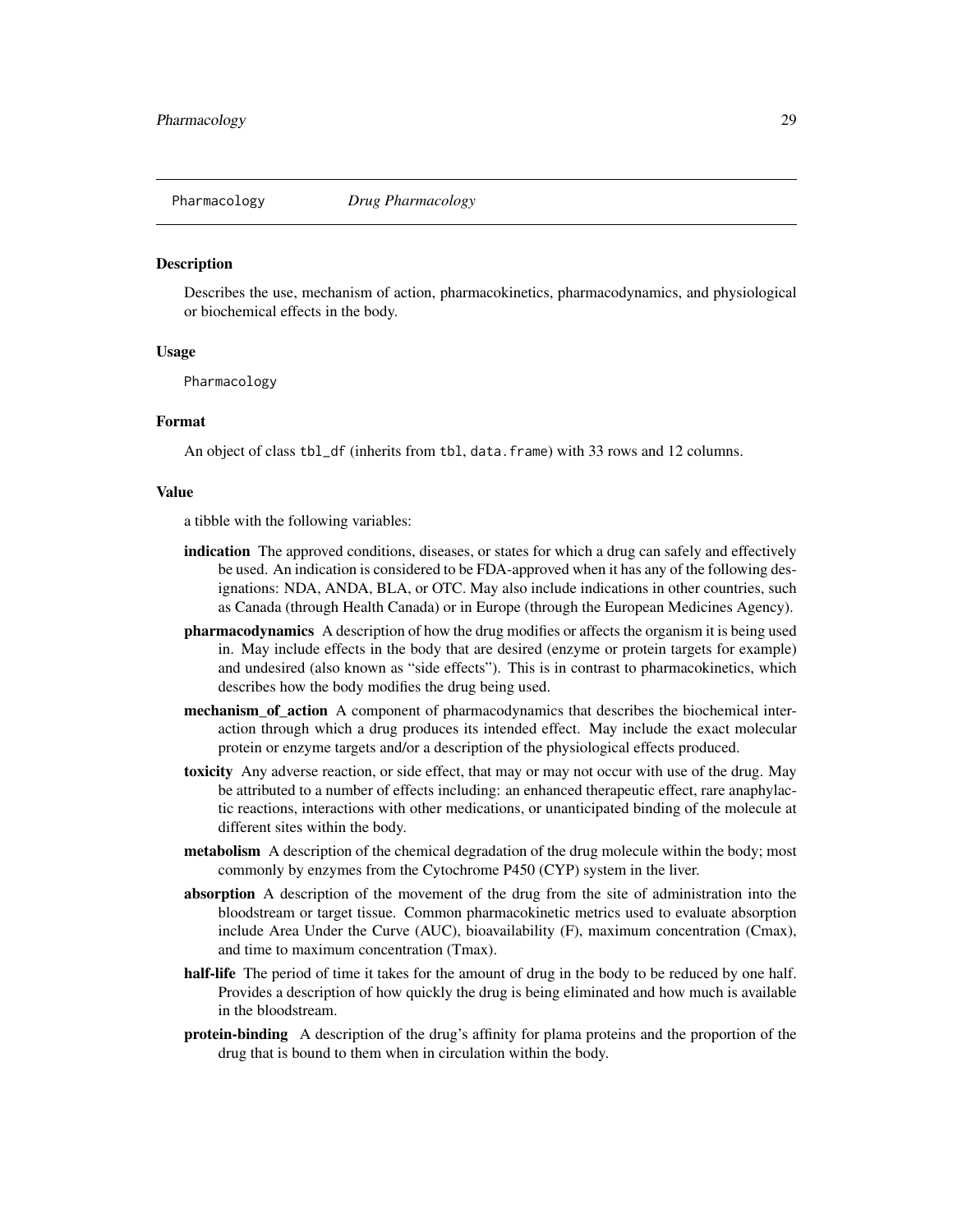- <span id="page-29-0"></span>route\_of\_elimination A description of the pathway that is used to excrete the drug from the body. Common pharmacokinetic parameters used to evaluate excretion include elemination half life, renal clearance, and tracking of radiolabelled compounds through the renal and GI system.
- volume of distribution The Vd of a drug represents the degree to which it is distributed into body tissue compared to the plasma.
- clearance A pharmacokinetic measurement of the rate of removal of the drug from plasma, expressed as mL/min; reflects the rate of elimination of the drug.

*drugbank\_id* drugbank id

#### Source

[Drugbank Documentation](https://docs.drugbankplus.com/xml/)

|--|

#### **Description**

Descriptions of identified polypeptide targets, enzymes, carriers, or transporters.

#### Usage

Polypeptides\_Carrier\_Drug

Polypeptides\_Enzyme\_Drug

Polypeptide\_Target\_Drug

Polypeptides\_Transporter\_Drug

#### Format

a tibble with 20 variables:

#### id [Universal Protein Resource \(UniProt\) identifier](https://www.uniprot.org/)

source Specifies whether the identified polypeptide ID is associated with any of the following UniProt knowledge bases: Swiss-Prot, which is manually annotated and reviewed, or TrEMBL, which is automatically annotated and not reviewed.

#### name

general\_function General summary of the physiological function of the polypeptide

- specific\_function A more specific description of the polypeptide's physiological function within the cell.
- gene\_name The short name commonly associated with the associated gene. Eg. PTGS1.

locus The specific chromosomal location or position of the gene's sequence on a chromosome.

cellular\_location The cellular location of the polypeptide.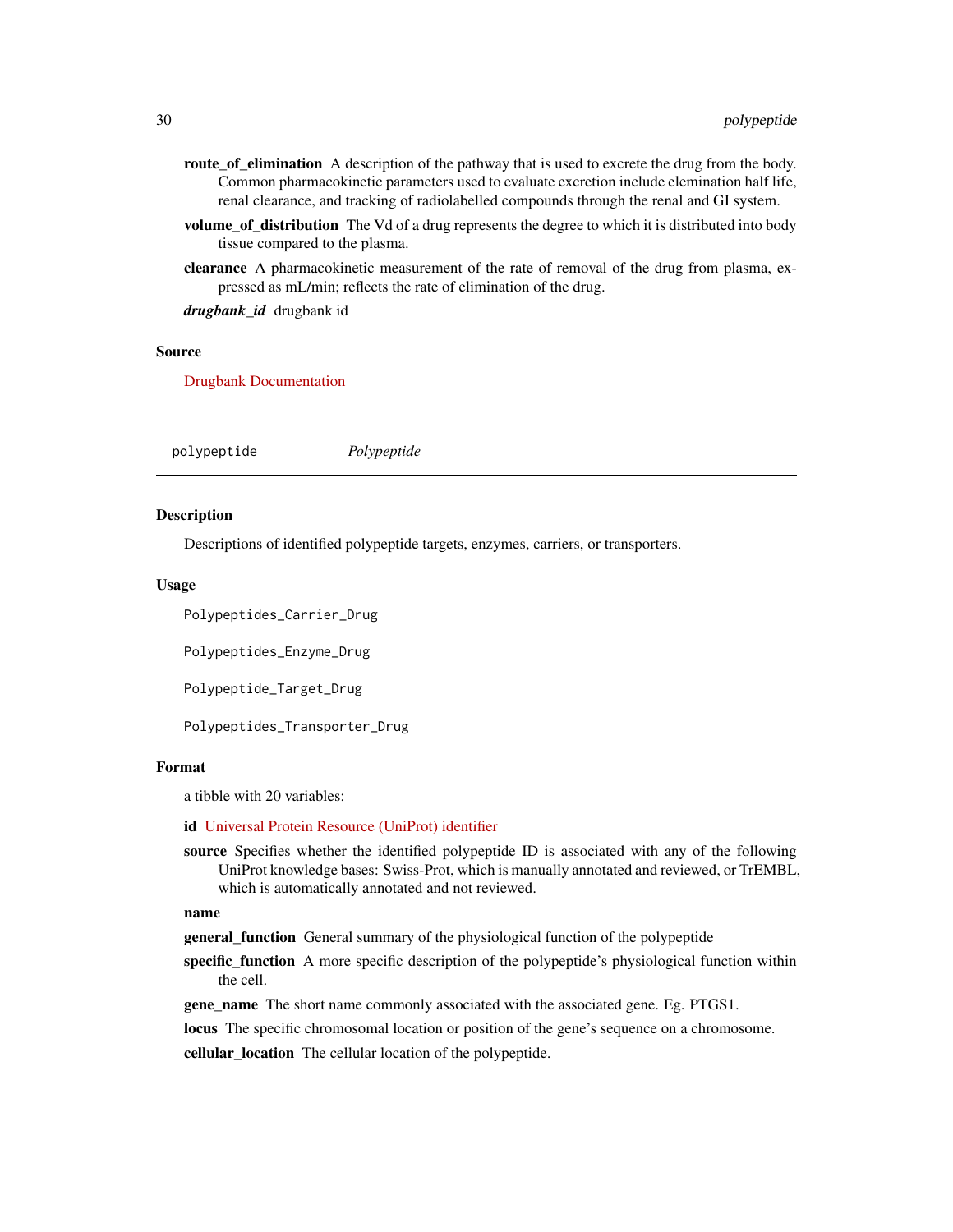<span id="page-30-0"></span>**transmembrane\_regions** Areas of the polypeptide sequence that span a biological membrane. signal\_regions Location of any signal peptides within the polypeptide sequence. theoretical pi Theoretical isoelectric point. molecular\_weight The molecular weight of the polypeptide. chromosome\_location The chromosomal location of the polypeptide gene organism The organism in which this polypeptide functions. organism\_ncbi\_taxonomy\_id amino\_acid\_sequence The amino acid sequence of the polypeptide amino\_acid\_format gene\_sequence The sequence of the associated gene. gene\_format parent\_key drugbank id An object of class spec\_tbl\_df (inherits from tbl\_df, tbl, data.frame) with 3 rows and 20 columns. An object of class spec\_tbl\_df (inherits from tbl\_df, tbl, data.frame) with 35 rows and 20 columns.

An object of class spec\_tbl\_df (inherits from tbl\_df, tbl, data.frame) with 50 rows and 20 columns.

An object of class spec\_tbl\_df (inherits from tbl\_df, tbl, data.frame) with 17 rows and 20 columns.

#### Details

Each target, enzyme, carrier and transporter elements may include one or more polypeptide.

#### Source

[Drugbank Documentation](https://docs.drugbankplus.com/xml/)

poly\_syn *Polypeptide Synonyms*

#### **Description**

Alternate names or identifiers that may be associated with this polypeptide

#### Usage

Synonyms\_Polypeptide\_Carrier\_Drug

Synonyms\_Polypeptides\_Enzyme\_Drug

Synonyms\_Polypeptide\_Target\_Drug

Synonyms\_Polypeptide\_Transporter\_Drug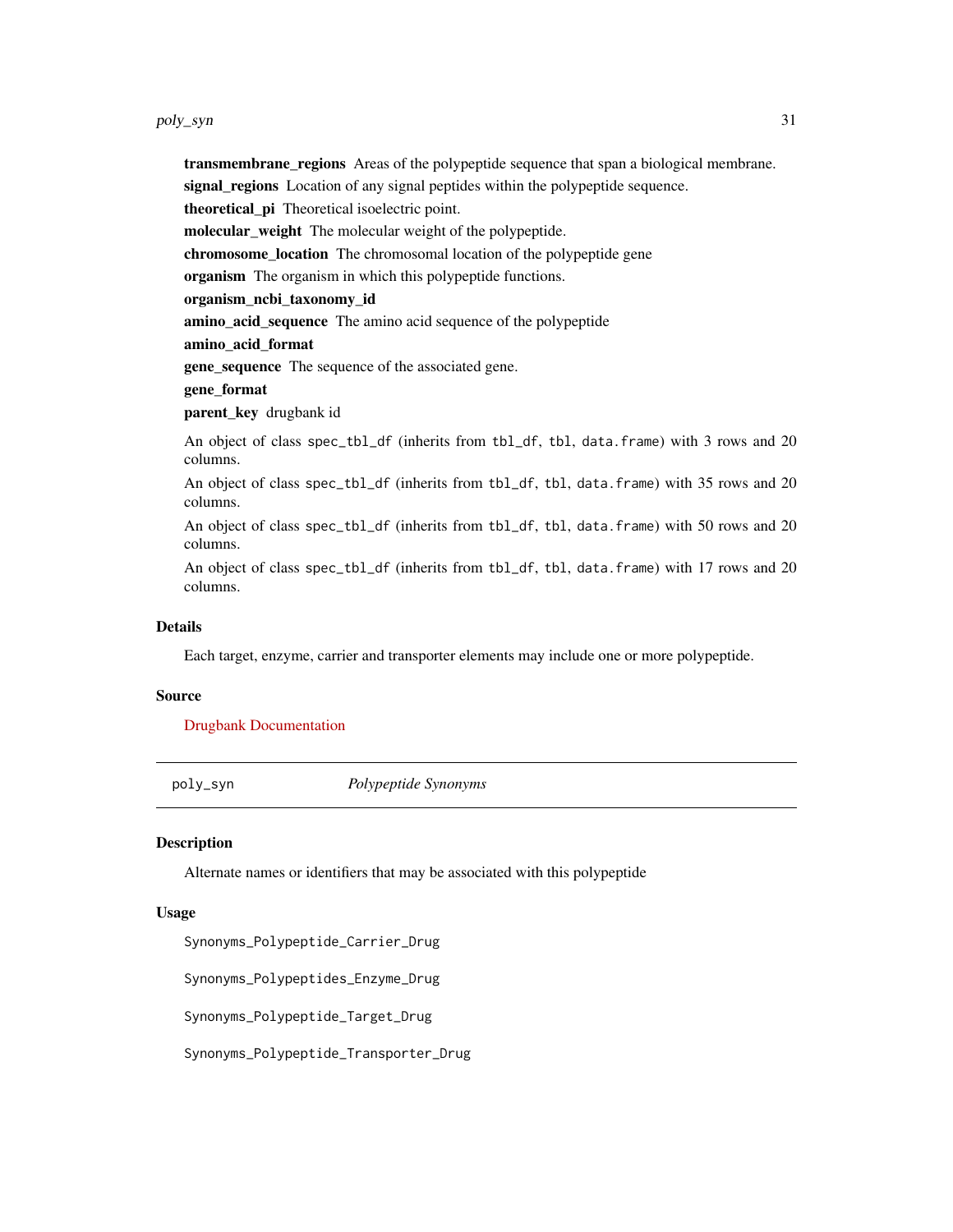# Format

a tibble with 2 variables:

syn alternative name

# polypeptide\_id polypeptide id

An object of class spec\_tbl\_df (inherits from tbl\_df, tbl, data.frame) with 0 rows and 2 columns.

An object of class spec\_tbl\_df (inherits from tbl\_df, tbl, data.frame) with 0 rows and 2 columns.

An object of class spec\_tbl\_df (inherits from tbl\_df, tbl, data.frame) with 0 rows and 2 columns.

An object of class spec\_tbl\_df (inherits from tbl\_df, tbl, data.frame) with 0 rows and 2 columns.

# Details

Each element may have one or more synonyms.

# Source

[Drugbank Documentation](https://docs.drugbankplus.com/xml/)

Prices\_Drug *Drug Prices*

# Description

Unit drug prices

#### Usage

Prices\_Drug

#### Format

a tibble with 5 variables:

description cost Drug price per unit unit currency Currency of price, example: USD parent\_key drugbank id

<span id="page-31-0"></span>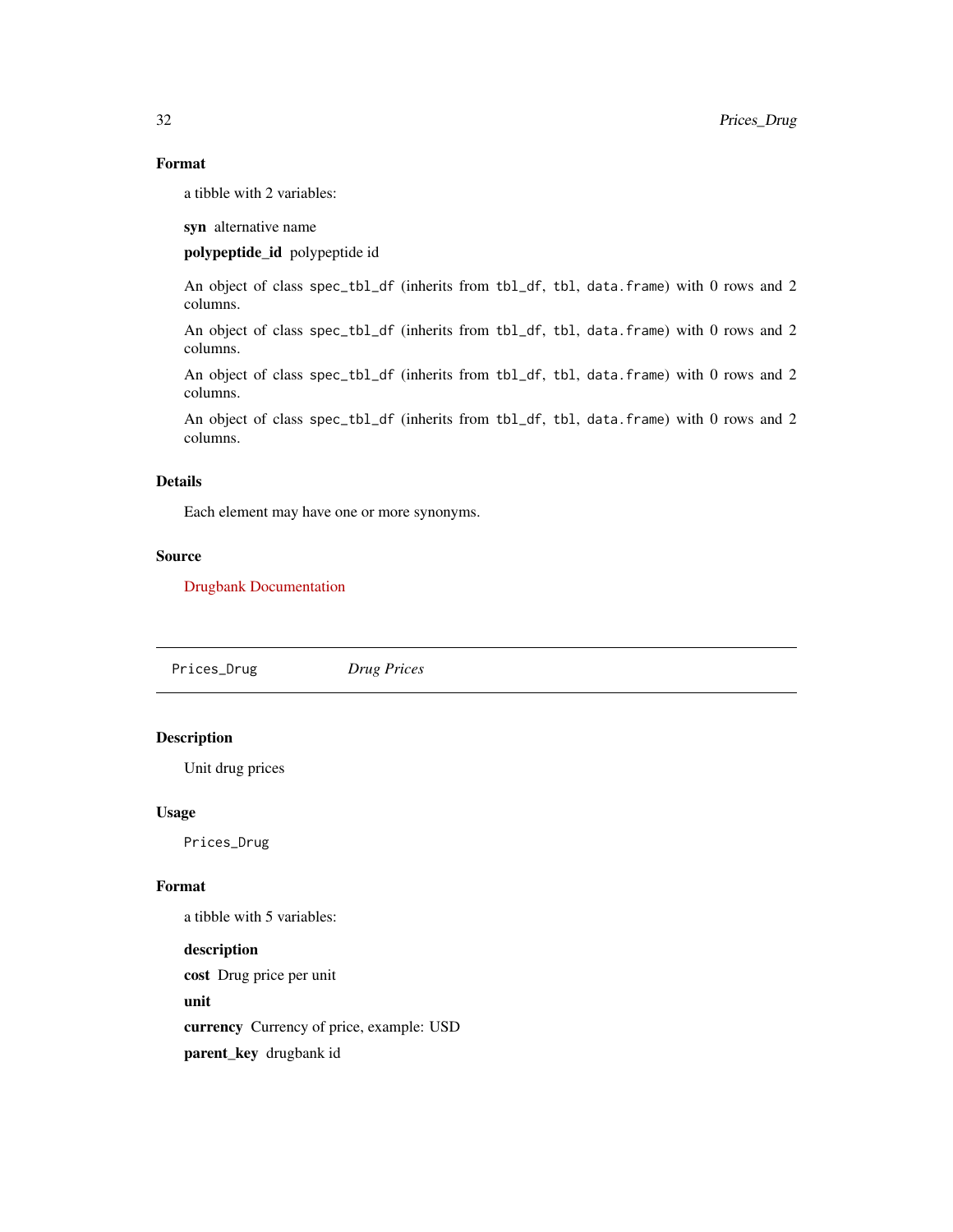#### <span id="page-32-0"></span>Products\_Drug 33

#### Details

Each drug may have one or more price

#### Source

[Drugbank Documentation](https://docs.drugbankplus.com/xml/)

Products\_Drug *Drug Products*

# Description

A list of commercially available products in Canada and the United States that contain the drug.

#### Usage

Products\_Drug

#### Format

a tibble with 19 variables:

name The proprietary name(s) provided by the manufacturer for any commercially available products containing this drug.

labeller The corporation responsible for labelling this product.

ndc-id The National Drug Code (NDC) identifier of the drug.

- ndc-product-code The National Drug Code (NDC) product code from the FDA National Drug Code directory.
- dpd-id Drug Product Database (DPD) identification number (a.k.a. DIN) from the Canadian Drug Product Database. Only present for drugs that are marketed in Canada.
- ema-product-code EMA product code from the European Medicines Agency Database. Only present for products that are authorised by central procedure for marketing in the European Union.
- ema-ma-number EMA marketing authorisation number from the European Medicines Agency Database. Only present for products that are authorised by central procedure for marketing in the European Union.
- started-marketing-on The starting date for market approval.

ended-marketing-on The ending date for market approval.

dosage-form The pharmaceutical formulation by which the drug is introduced into the body.

strength The amount of active drug ingredient provided in the dosage.

route The path by which the drug or product is taken into the body.

fda-application-number The New Drug Application [NDA] number assigned to this drug by the FDA.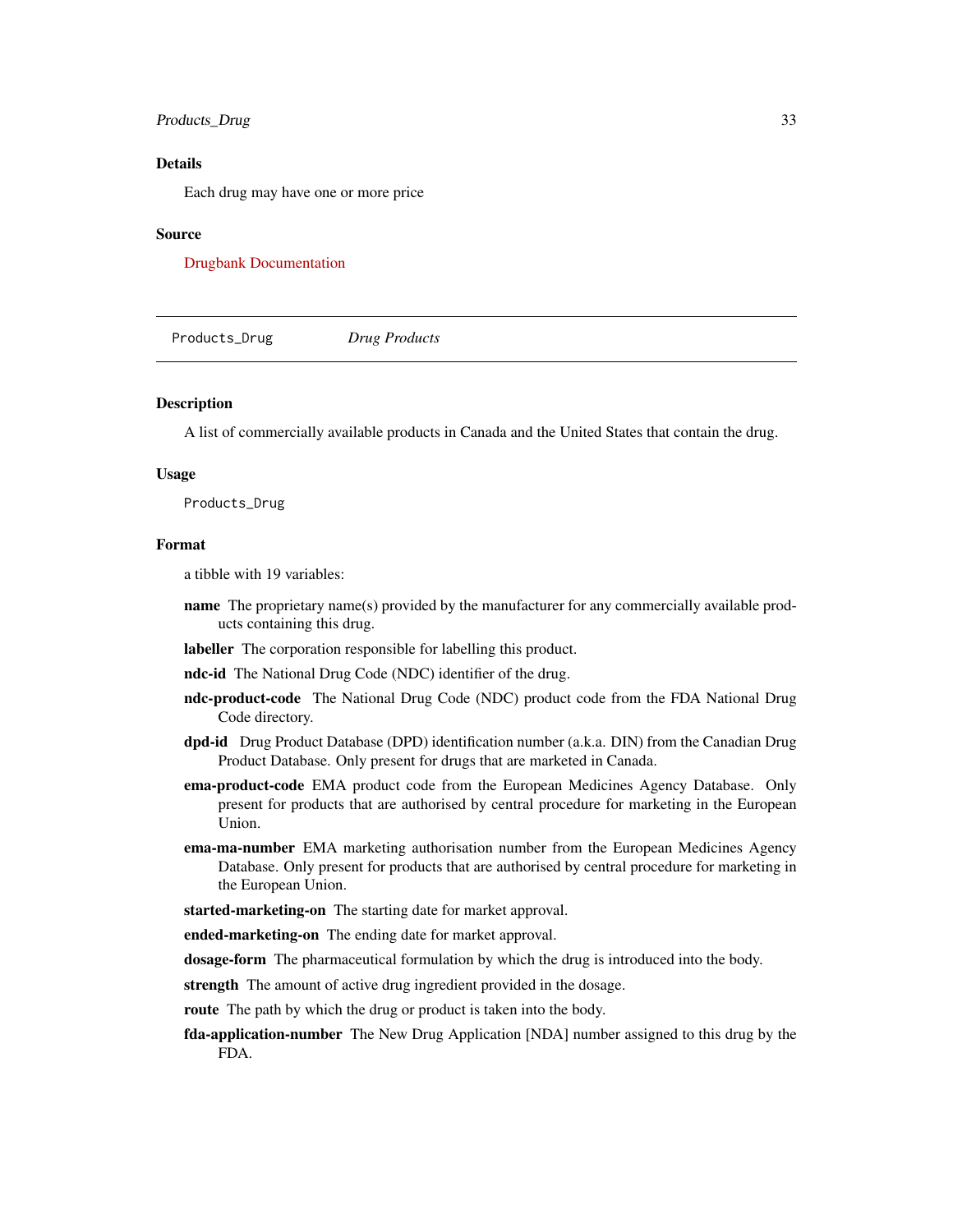<span id="page-33-0"></span>over-the-counter A list of Over The Counter (OTC) forms of the drug **generic** Whether this product is a generic drug approved Indicates whether this drug has been approved by the regulating government. country The country where this commercially available drug has been approved. source Source of this product information. For example, a value of DPD indicates this information was retrieved from the Canadian Drug Product Database.

parent\_key drugbank id

## Details

Each drug may have one or more product.

#### Source

[Drugbank Documentation](https://docs.drugbankplus.com/xml/)

Reactions\_Drug *Drug Reactions*

#### Description

A sequential representation of the metabolic reactions that this drug molecule is involved in. Depending on available information, this may include metabolizing enzymes, reaction type, substrates, products, pharmacological activity of metabolites, and a structural representation of the biochemical reactions.

# Usage

Reactions\_Drug

# Format

a tibble with 6 variables:

sequence Reactions are displayed within a numerical sequence.

left\_drugbank\_id The substrate of the reaction. May be a drug or a metabolite.

# left\_drugbank\_name

right\_drugbank\_id The product of the reaction. May be a drug or a metabolite.

right\_drugbank\_name

parent\_key drugbank id

#### Details

Each drug may have one or more reaction.

#### Source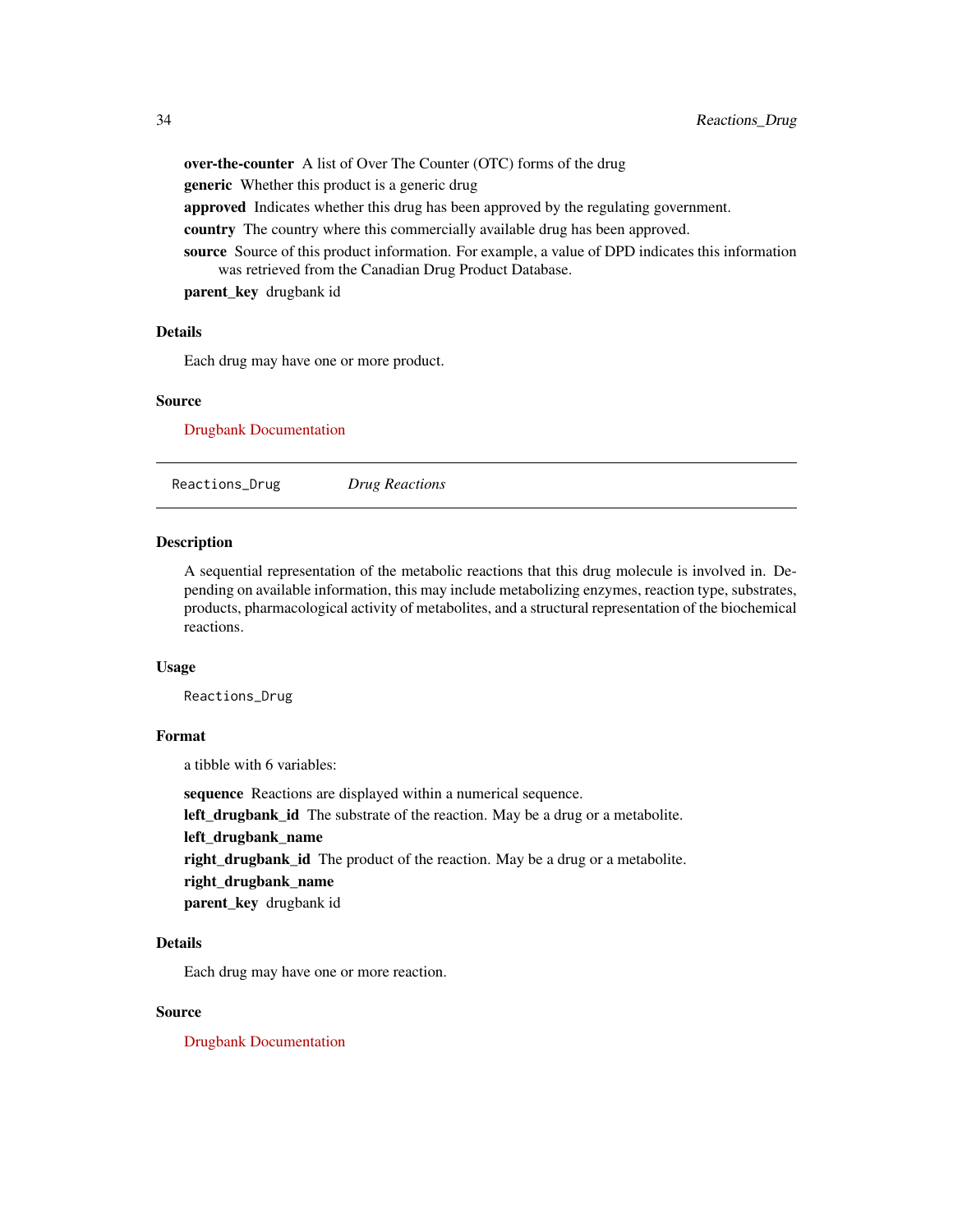<span id="page-34-0"></span>Salts\_Drug *Drug Salts*

## Description

Available salt forms of the drug. Ions such as hydrochloride, sodium, and sulfate are often added to the drug molecule to increase solubility, dissolution, or absorption.

## Usage

Salts\_Drug

# Format

a tibble with 8 variables:

drugbank-id DrugBank identifiers of the available salt form(s)

name Name of the available salt form(s)

unii Unique Ingredient Identifier (UNII) of the available salt form(s).

cas-number Chemical Abstracts Service (CAS) registry number assigned to the salt form(s) of the drug.

inchikey [IUPAC International Chemical Identifier \(InChi\)](https://www.inchi-trust.org/) key identifier for the available salt form(s)

average-mass Average molecular mass: the weighted average of the isotopic masses of the salt.

monoisotopic-mass The mass of the most abundant isotope of the salt

parent\_key drugbank id

# Details

Each drug may have one or more salt.

#### Source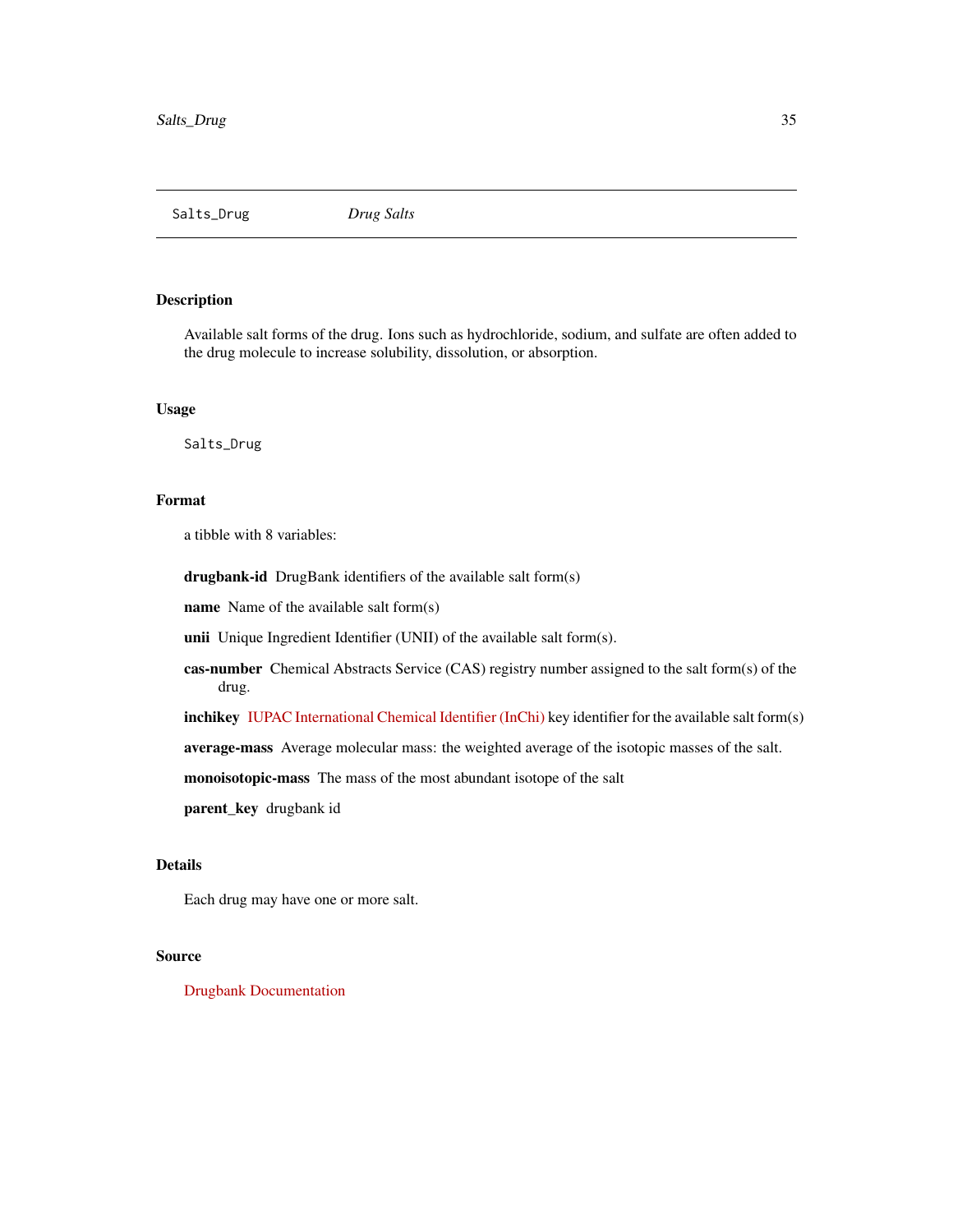<span id="page-35-0"></span>Sequences\_Drug *Drug Sequences*

# Description

The amino acid sequence; provided if the drug is a peptide.

# Usage

Sequences\_Drug

# Format

a tibble with 3 variables:

sequence

format

parent\_key drugbank id

# Details

Each drug may have one or more sequence.

Describes peptide sequences of biotech drugs. The sequence variable contains a textual representation of the sequence, in the format described by the format variable. Currently, only the FASTA format is used.

# Source

[Drugbank Documentation](https://docs.drugbankplus.com/xml/)

SNP\_Adverse\_Drug\_Reactions\_Drug *SNP Adverse Drug Reactions*

# Description

The adverse drug reactions that may occur as a result of the listed single nucleotide polymorphisms (SNPs).

#### Usage

SNP\_Adverse\_Drug\_Reactions\_Drug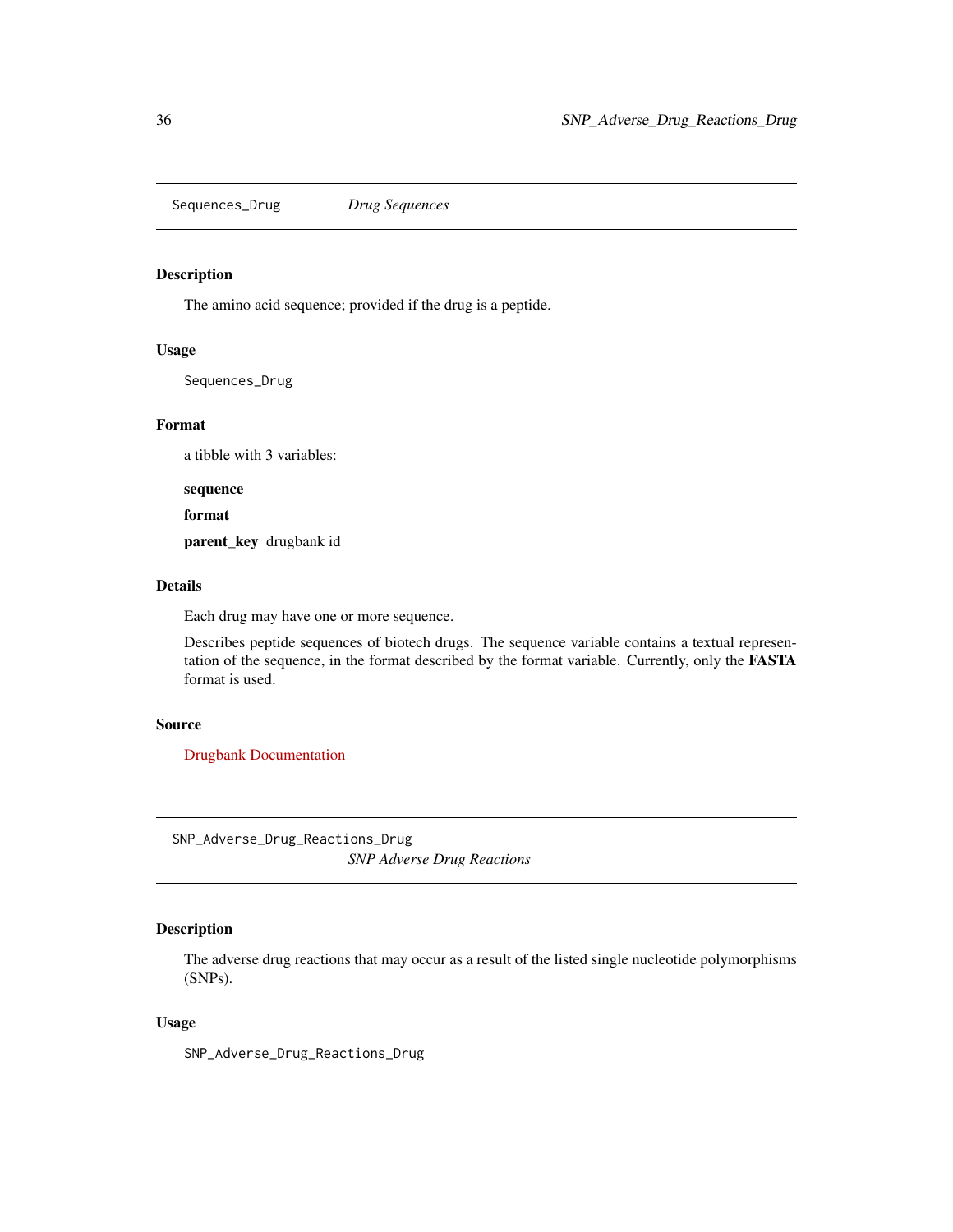# <span id="page-36-0"></span>Format

a tibble with 9 variables:

protein-name Proteins involved in this SNP.

gene-symbol Genes involved in this SNP.

uniprot-id [Universal Protein Resource \(UniProt\)](https://www.uniprot.org/) identifiers for proteins involved in this pathway.

rs-id The [SNP Database](https://www.ncbi.nlm.nih.gov/projects/SNP/) identifier for this single nucleotide polymorphism.

allele The alleles associated with the identified SNP.

adverse-reaction

description

pubmed-id Reference to PubMed article.

parent\_key [drugbank id](https://www.ncbi.nlm.nih.gov/)

# Details

Each drug may have one or more SNP Adverse.

#### Source

[Drugbank Documentation](https://docs.drugbankplus.com/xml/)

SNP\_Effects\_Drug *Drug SNP Effects*

#### Description

A list of single nucleotide polymorphisms (SNPs) relevant to drug activity or metabolism, and the effects these may have on pharmacological activity. SNP effects in the patient may require close monitoring, an increase or decrease in dose, or a change in therapy.

#### Usage

SNP\_Effects\_Drug

#### Format

a tibble with 9 variables:

protein-name Proteins involved in this SNP.

gene-symbol Genes involved in this SNP.

uniprot-id [Universal Protein Resource \(UniProt\)](https://www.uniprot.org/) identifiers for proteins involved in this pathway.

rs-id The [SNP Database](https://www.ncbi.nlm.nih.gov/projects/SNP/) identifier for this single nucleotide polymorphism.

allele The alleles associated with the identified SNP.

defining-change A written description of the SNP effects.

pubmed-id Reference to [PubMed](https://www.ncbi.nlm.nih.gov) article

description A written description of the SNP effects

parent\_key drugbank id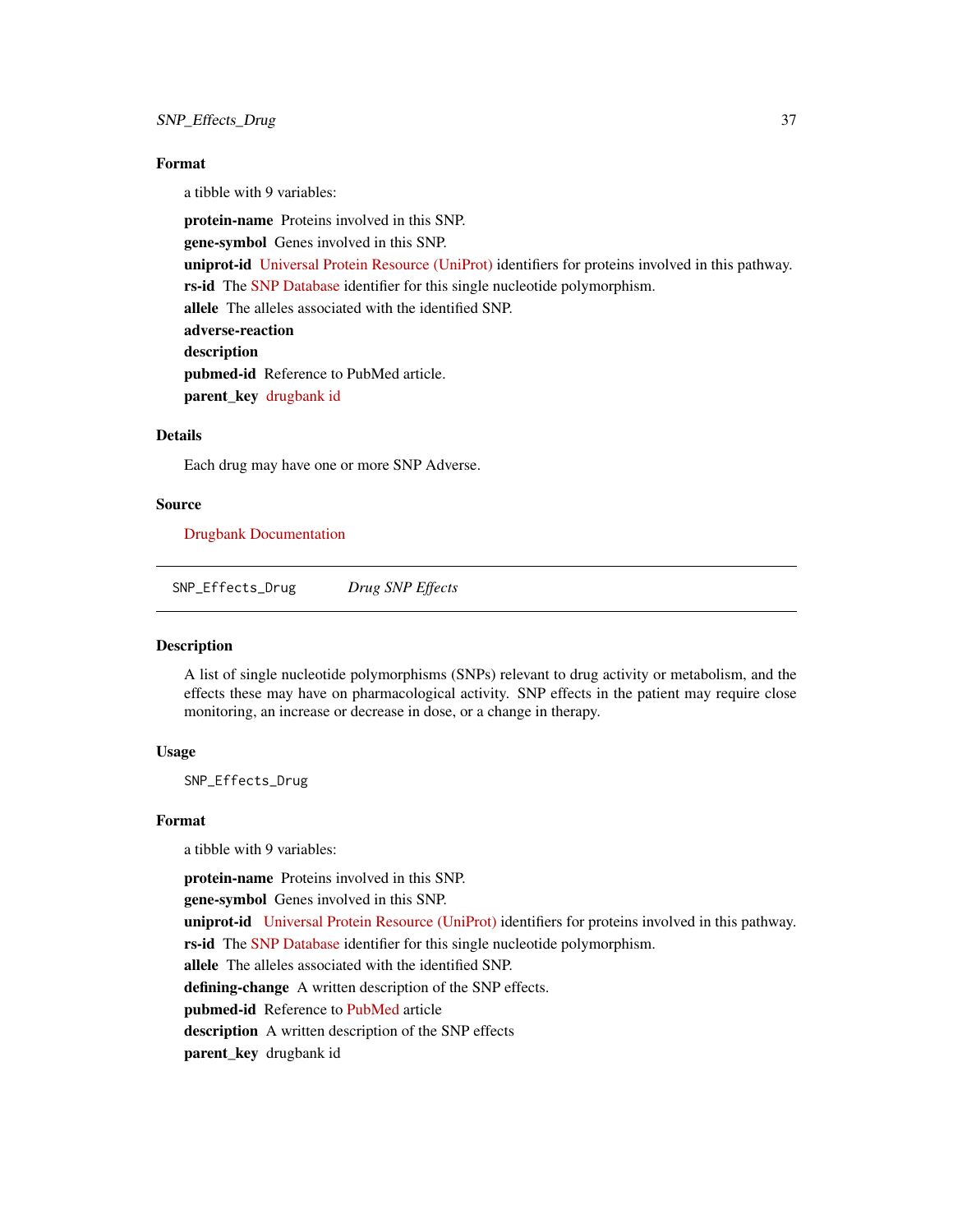## <span id="page-37-0"></span>Details

Each drug may have one or more SNP Effect.

#### Source

[Drugbank Documentation](https://docs.drugbankplus.com/xml/)

Synonyms\_Drug *Drugs Synonyms*

# Description

Other names or identifiers that are associated with the associated Drug

#### Usage

Synonyms\_Drug

#### Format

a tibble with 4 variables:

synonym alternative name

language Names of the drug in languages other than English.

coder Organisation or source providing the synonym. For example, INN indicates the synonym is an International Nonproprietary Name, while IUPAC indicates the synonym is the nomenclature designated by the [International Union of Pure and Applied Chemistry.](https://iupac.org/)

drugbank-id drugbank id

# Details

Each element may have one or more synonyms.

#### Source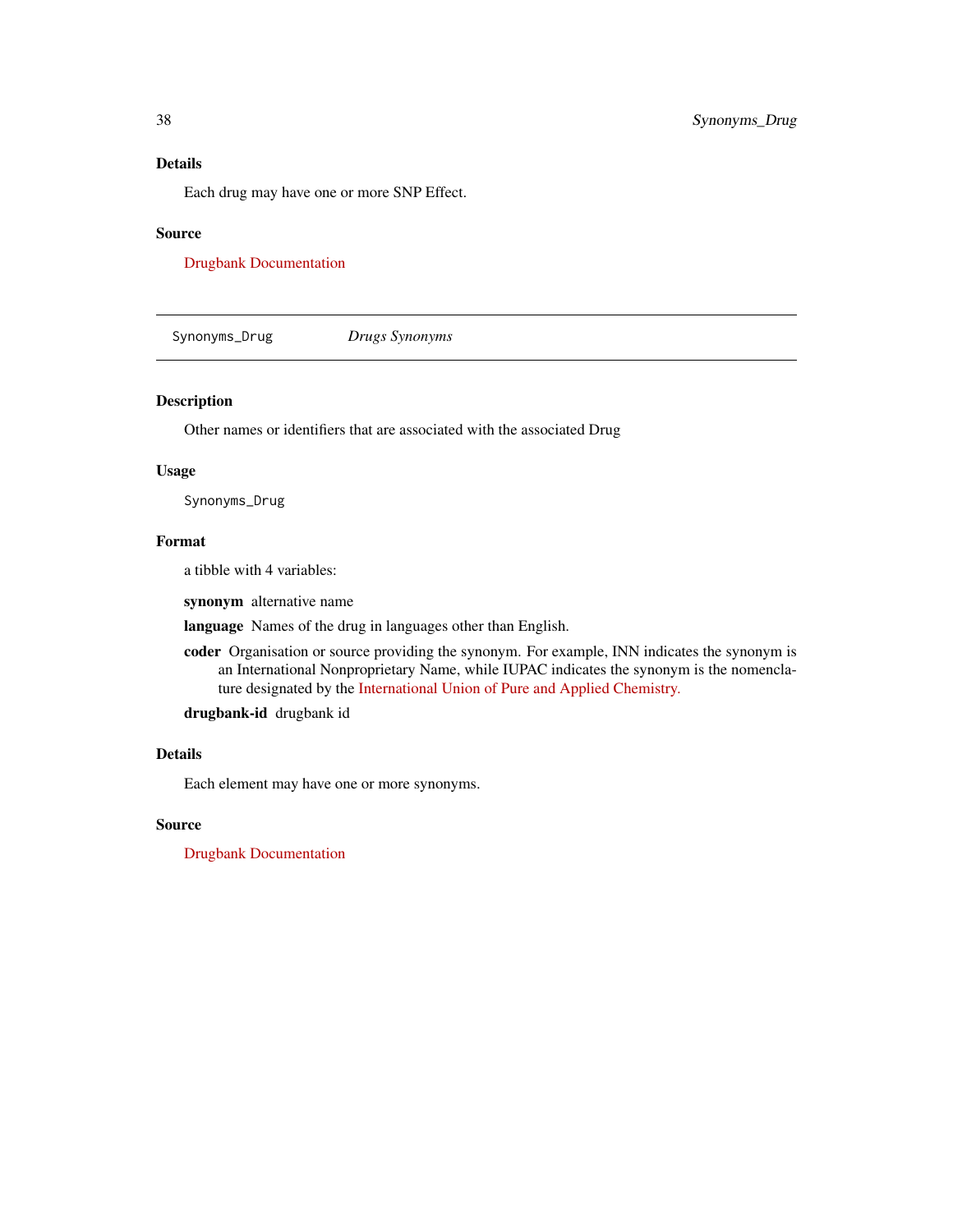# <span id="page-38-0"></span>**Index**

∗ datasets actions, [3](#page-2-0) Affected\_Organisms\_Drug, [4](#page-3-0) AHFS\_Codes\_Drug, [4](#page-3-0) articles, [5](#page-4-0) ATC\_Codes\_Drug, [6](#page-5-0) attachments, [6](#page-5-0) books, [7](#page-6-0) Calculated\_Properties\_Drug, [8](#page-7-0) Categories\_Drug, [10](#page-9-0) cett, [10](#page-9-0) Classifications\_Drug, [11](#page-10-0) Dosages\_Drug, [13](#page-12-0) Drugs, [13](#page-12-0) Drugs\_Pathway\_Drug, [14](#page-13-0) Enzymes\_Pathway\_Drug, [15](#page-14-0) Enzymes\_Reactions\_Drug, [15](#page-14-0) Experimental\_Properties\_Drug, [16](#page-15-0) ext\_id, [17](#page-16-0) External\_Links\_Drug, [17](#page-16-0) Food\_Interactions\_Drug, [19](#page-18-0) go, [20](#page-19-0) Groups\_Drug, [21](#page-20-0) Interactions\_Drug, [22](#page-21-0) International\_Brands\_Drug, [22](#page-21-0) links, [23](#page-22-0) Manufacturers\_Drug, [24](#page-23-0) Mixtures\_Drug, [25](#page-24-0) Packagers\_Drug, [25](#page-24-0) Patents\_Drug, [26](#page-25-0) Pathways\_Drug, [27](#page-26-0) PDB\_Entries\_Drug, [27](#page-26-0) pfam, [28](#page-27-0) Pharmacology, [29](#page-28-0) poly\_syn, [31](#page-30-0) polypeptide, [30](#page-29-0) Prices\_Drug, [32](#page-31-0) Products\_Drug, [33](#page-32-0) Reactions\_Drug, [34](#page-33-0)

Salts\_Drug, [35](#page-34-0) Sequences\_Drug, [36](#page-35-0) SNP\_Adverse\_Drug\_Reactions\_Drug, [36](#page-35-0) SNP\_Effects\_Drug, [37](#page-36-0) Synonyms\_Drug, [38](#page-37-0)

actions, [3](#page-2-0) Actions\_Carrier\_Drug *(*actions*)*, [3](#page-2-0) Actions\_Enzyme\_Drug *(*actions*)*, [3](#page-2-0) Actions\_Target\_Drug *(*actions*)*, [3](#page-2-0) Actions\_Transporter\_Drug *(*actions*)*, [3](#page-2-0) Affected\_Organisms\_Drug, [4](#page-3-0) AHFS\_Codes\_Drug, [4](#page-3-0) articles, [5](#page-4-0) Articles\_Carrier\_Drug *(*articles*)*, [5](#page-4-0) Articles\_Drug *(*articles*)*, [5](#page-4-0) Articles\_Enzyme\_Drug *(*articles*)*, [5](#page-4-0) Articles\_Target\_Drug *(*articles*)*, [5](#page-4-0) Articles\_Transporter\_Drug *(*articles*)*, [5](#page-4-0) ATC\_Codes\_Drug, [6](#page-5-0) Attachments *(*attachments*)*, [6](#page-5-0) attachments, [6](#page-5-0) Attachments\_Carriers *(*attachments*)*, [6](#page-5-0) Attachments\_Enzymes *(*attachments*)*, [6](#page-5-0) Attachments\_Targets *(*attachments*)*, [6](#page-5-0) Attachments\_Transporters *(*attachments*)*, [6](#page-5-0)

books, [7](#page-6-0) Books\_Drug *(*books*)*, [7](#page-6-0)

Calculated\_Properties\_Drug, [8](#page-7-0) Carriers\_Drug *(*cett*)*, [10](#page-9-0) Categories\_Drug, [10](#page-9-0) cett, [10](#page-9-0) Classifications\_Drug, [11](#page-10-0) covid19dbcand, [12](#page-11-0)

Dosages\_Drug, [13](#page-12-0)